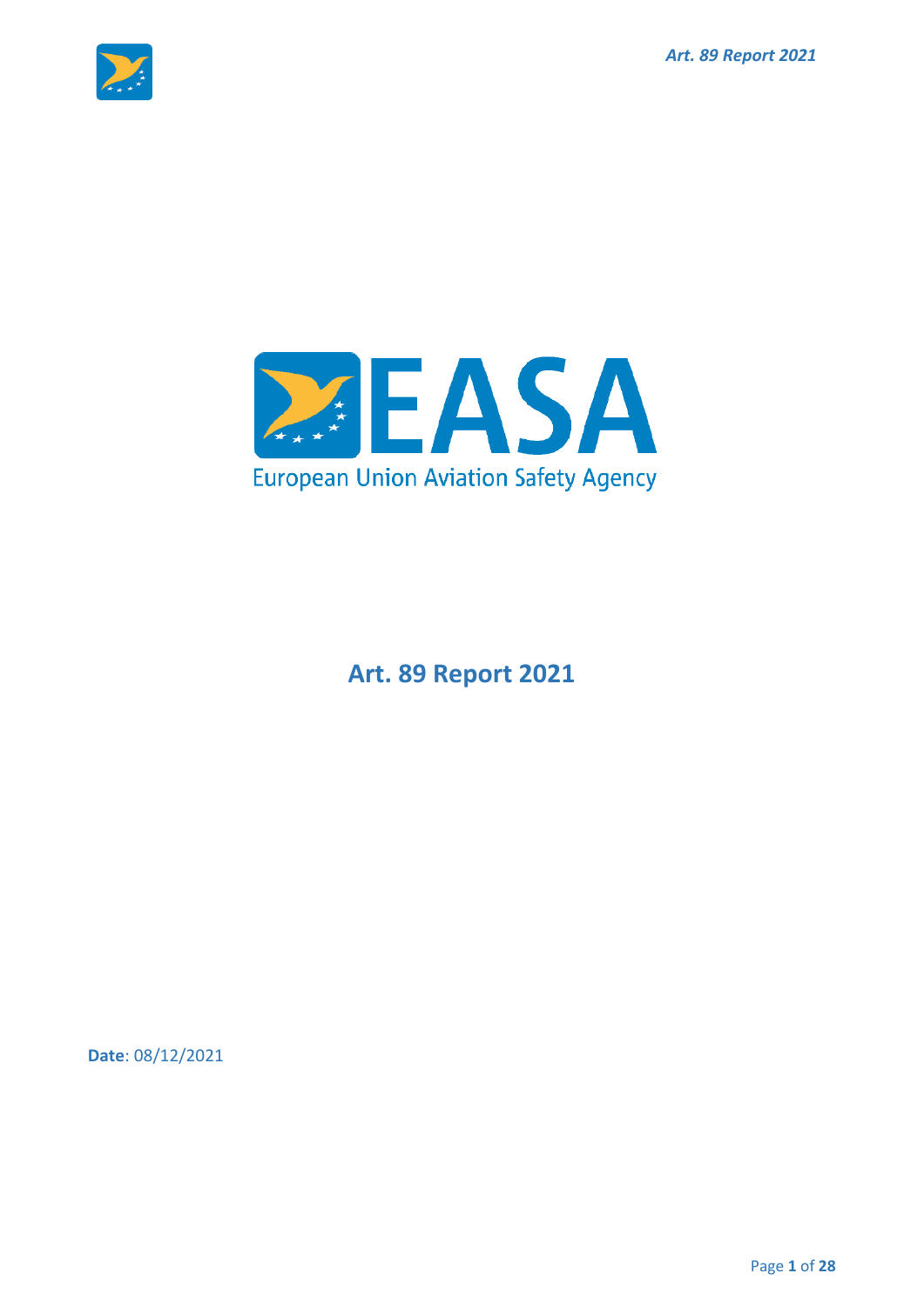

## Contents

| 2.  |     |                                                                                                |  |  |  |  |
|-----|-----|------------------------------------------------------------------------------------------------|--|--|--|--|
| 2.1 |     |                                                                                                |  |  |  |  |
|     |     | 2.1.1                                                                                          |  |  |  |  |
|     |     | 2.1.2                                                                                          |  |  |  |  |
|     | 2.2 |                                                                                                |  |  |  |  |
|     | 2.3 |                                                                                                |  |  |  |  |
|     | 2.4 |                                                                                                |  |  |  |  |
|     | 2.5 |                                                                                                |  |  |  |  |
|     | 2.6 |                                                                                                |  |  |  |  |
|     |     | 2.6.1                                                                                          |  |  |  |  |
|     | 2.7 |                                                                                                |  |  |  |  |
|     | 2.8 |                                                                                                |  |  |  |  |
| 3.  |     |                                                                                                |  |  |  |  |
|     | 3.1 |                                                                                                |  |  |  |  |
|     |     | 3.1.1                                                                                          |  |  |  |  |
|     |     | 3.1.2                                                                                          |  |  |  |  |
|     |     | Crew interoperability (among several airlines belonging to the same parent company or<br>3.1.3 |  |  |  |  |
|     |     |                                                                                                |  |  |  |  |
|     |     | 3.1.4<br>3.1.5                                                                                 |  |  |  |  |
|     |     | 3.1.6                                                                                          |  |  |  |  |
|     |     | 3.1.7                                                                                          |  |  |  |  |
|     | 3.2 |                                                                                                |  |  |  |  |
|     |     | 3.2.1                                                                                          |  |  |  |  |
|     |     | 3.2.2                                                                                          |  |  |  |  |
|     | 3.3 |                                                                                                |  |  |  |  |
|     |     | 3.3.1                                                                                          |  |  |  |  |
|     |     | 3.3.2                                                                                          |  |  |  |  |
|     |     | 3.3.3                                                                                          |  |  |  |  |
|     |     |                                                                                                |  |  |  |  |
|     |     | 3.4.1                                                                                          |  |  |  |  |
|     |     | 3.4.2                                                                                          |  |  |  |  |
|     |     |                                                                                                |  |  |  |  |
|     |     | 4.1.1                                                                                          |  |  |  |  |
| 5.  |     |                                                                                                |  |  |  |  |
|     |     |                                                                                                |  |  |  |  |
|     | 6.1 |                                                                                                |  |  |  |  |
|     | 6.2 |                                                                                                |  |  |  |  |
|     |     | 6.2.1                                                                                          |  |  |  |  |
|     |     | 6.2.2                                                                                          |  |  |  |  |
|     | 6.3 |                                                                                                |  |  |  |  |
|     |     | 6.3.1                                                                                          |  |  |  |  |
|     |     | 6.3.2                                                                                          |  |  |  |  |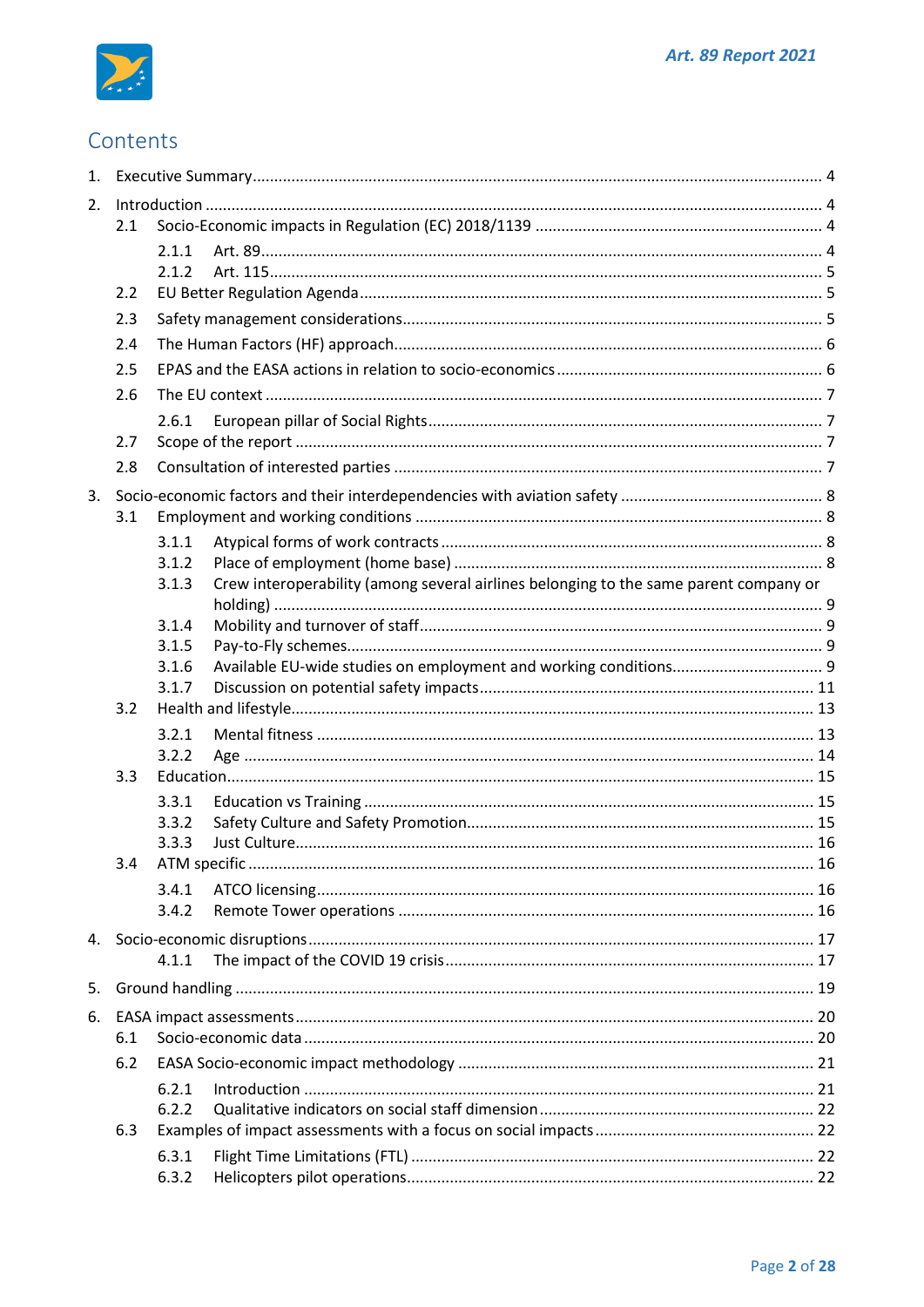

|  |  | 6.3.3 Job creation, qualification improvement, higher accessibility of small aerodromes and |  |  |  |  |
|--|--|---------------------------------------------------------------------------------------------|--|--|--|--|
|  |  |                                                                                             |  |  |  |  |
|  |  |                                                                                             |  |  |  |  |
|  |  |                                                                                             |  |  |  |  |
|  |  |                                                                                             |  |  |  |  |
|  |  |                                                                                             |  |  |  |  |
|  |  |                                                                                             |  |  |  |  |
|  |  |                                                                                             |  |  |  |  |
|  |  |                                                                                             |  |  |  |  |
|  |  |                                                                                             |  |  |  |  |
|  |  |                                                                                             |  |  |  |  |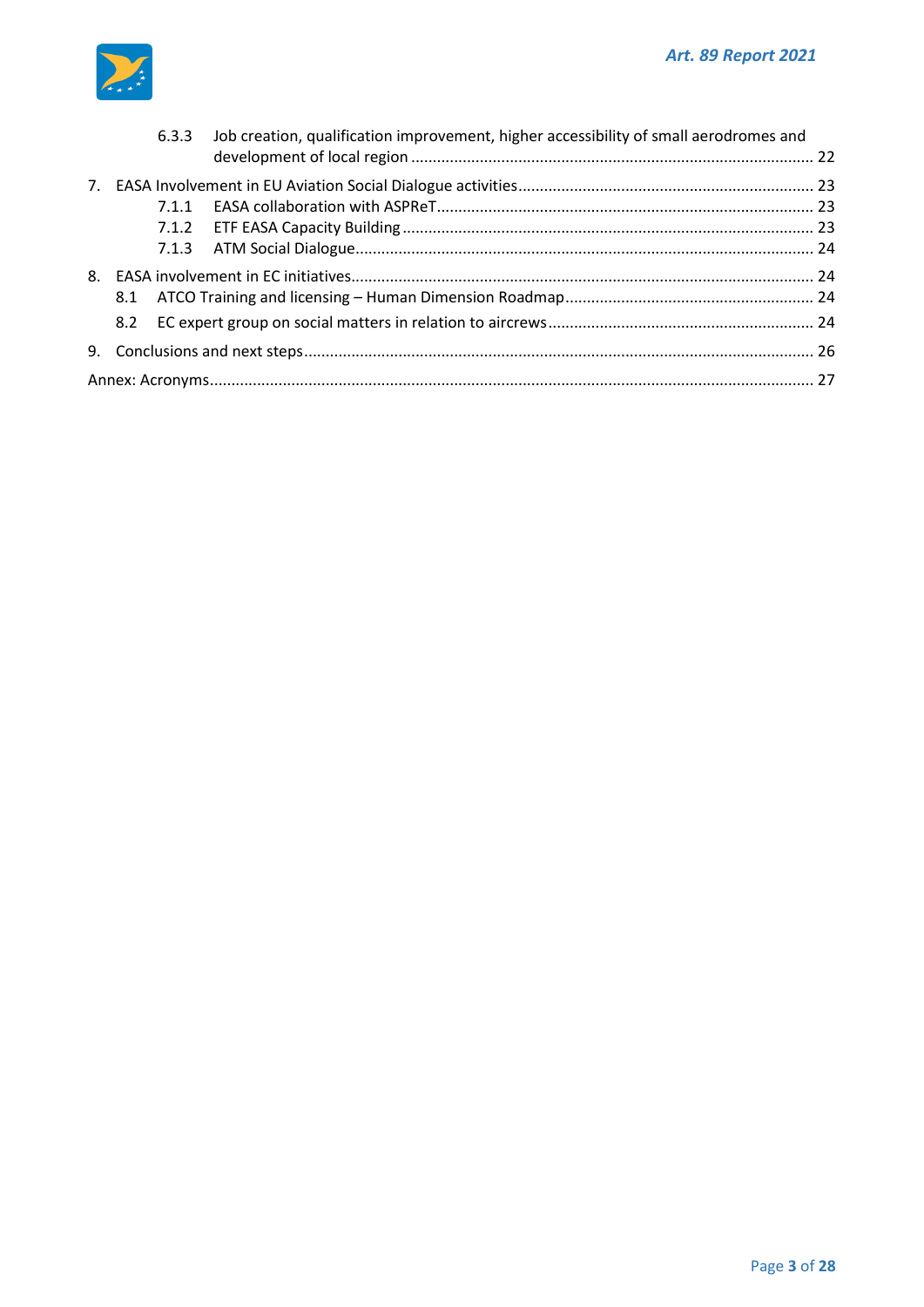

## <span id="page-3-0"></span>**1. Executive Summary**

In accordance with Art. 89 of Regulation (EU) 2018/1139, this report reviews the actions and measures undertaken by the Agency in the past three years and beyond, to address interdependencies between socioeconomic factors and civil aviation safety.

It examines the safety implications of socio-economic factors in the areas of Employment and Working Conditions, Health and Lifestyle and Education. It identifies a number of specific actions and measures in each area, but also highlights that the "Safety Management System" and "Human Factors" approaches provide generic mitigations to some socio-economic factors.

## <span id="page-3-1"></span>**2. Introduction**

## <span id="page-3-2"></span>**2.1 Socio-Economic impacts in Regulation (EC) 2018/1139**

Regulation (EU) 2018/1139 of the European Parliament and the Council, also known as the "EASA Basic Regulation", establishes the mandate and governance of EASA. This regulation, repealing its predecessor, Regulation (EC) 216/2008, introduced a new article (Art. 89) on the "*interdependencies between civil aviation safety and socio-economic factors*".

#### <span id="page-3-3"></span>**2.1.1 Art. 89**

Namely, article 89 requires "*the Commission, the Agency, other Union institutions bodies, offices and agencies and the Member States*" to "*cooperate with a view to ensuring that interdependencies between civil aviation safety and related socio-economic factors are taken into account including in regulatory procedures, oversight and implementation of just culture […] to address socio-economic risks to aviation safety*".

It further requires the Agency to publish every 3 years a review "*which shall give an objective account of the actions and measures undertaken, in particular those addressing the interdependencies between civil aviation safety and socio-economic factors*". This will be the purpose of the current report

In fact, the need for the Agency and other actors of the EU aviation system to address interdependencies with socio-economic factors precedes its formalisation in Art. 89. In particular:

- the European Safety Risk Management process, as described in the European Aviation Safety Programme<sup>1</sup>, is a proactive and data driven system aiming at a systematic identification and assessment of safety issues;
- the Safety Management System (SMS) approach explained in paragraph [2.3](#page-4-2) requires organisations to consider any factor that may affect safety. The Practical Guide on the "management of hazards related to new business models of commercial air transport operators" published by the Agency in August 2017<sup>2</sup> illustrates how some socio-economic factors should be addressed through an organisation's SMS;
- the Human Factors approach explain in paragrap[h 2.4](#page-5-0) focuses on the impact of Human Performance on safety and captures the impact of some socio-economic factors;

<sup>1</sup> [COM\(2015\) 599 final](https://www.google.de/url?sa=t&rct=j&q=&esrc=s&source=web&cd=&ved=2ahUKEwj6o_SnwLrzAhUmgP0HHSXnAjMQFnoECAcQAQ&url=https%3A%2F%2Fec.europa.eu%2Ftransport%2Fsites%2Ftransport%2Ffiles%2Fmodes%2Fair%2Fsafety%2Fdoc%2Faviation_safety_programme_report_2015.pdf&usg=AOvVaw1ir5jHPW2yJw-iklQqfV46)

<sup>&</sup>lt;sup>2</sup> [Management of hazards related to new business models of commercial air transport operators | EASA \(europa.eu\)](https://www.easa.europa.eu/document-library/general-publications/management-hazards-related-new-business-models-commercial-air)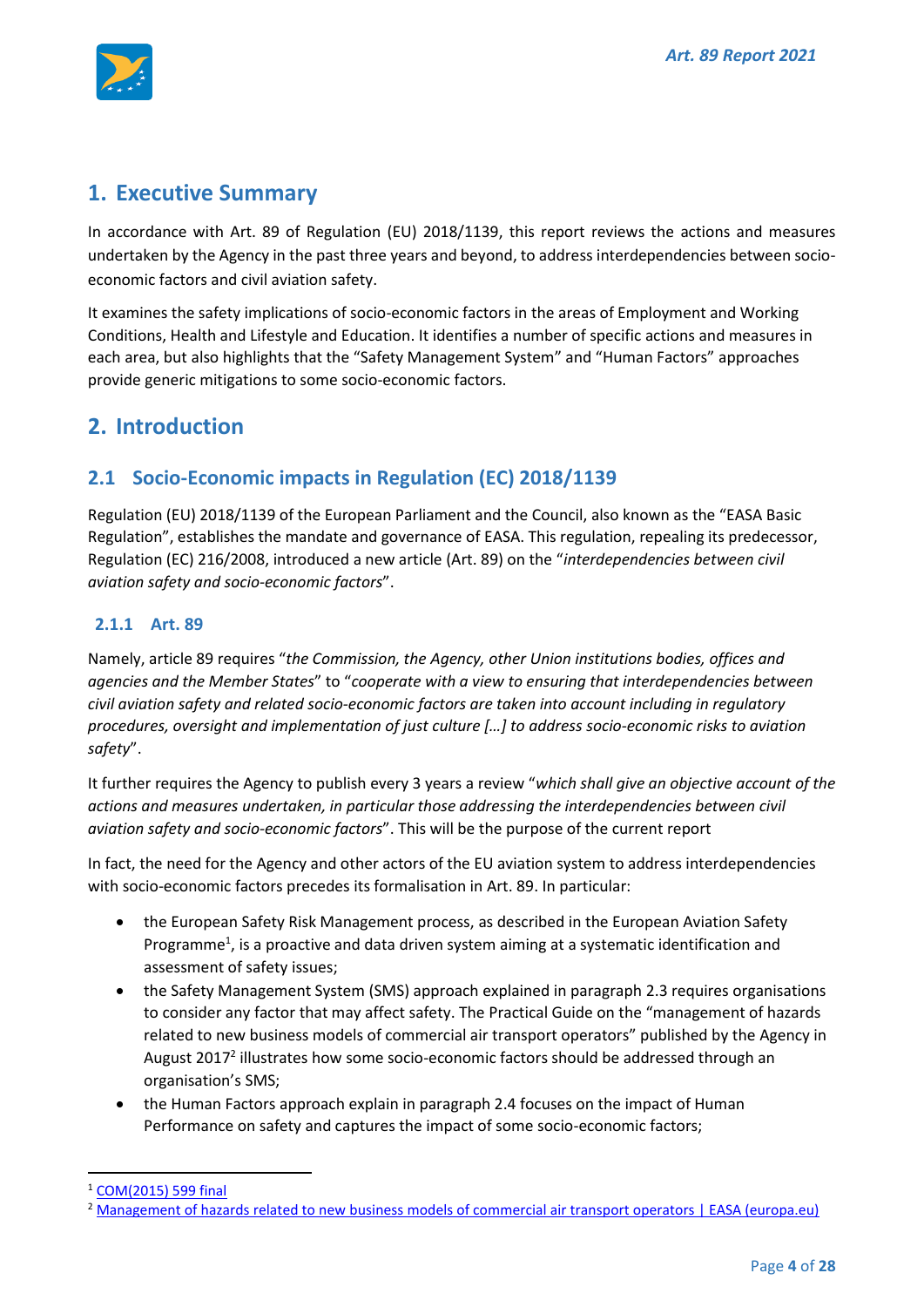

• a number of actions and measures mentioned in this review precede the publication of Regulation (EC) 2018-1139.

#### <span id="page-4-0"></span>**2.1.2 Art. 115**

Art. 115 of the NBR is more specifically, dealing with social impacts. It requires that *"[…] when the Agency, pursuant to Article 76(1) and (3), develops opinions, certification and other detailed specifications, acceptable means of compliance and guidance material, it shall establish a procedure for the prior consultation of the Member States. To that effect, it may create a working group in which each Member State is entitled to designate an expert […]. When consultation relating to the possible social impact of those measures of the Agency is required, the Agency shall involve the Union social partners and other relevant stakeholders."* 

This article relates to the impact assessments that the Agency conducts, in line with the EU Better Regulation Agenda (see paragraph [2.2](#page-4-1) below) and in accordance with its Rulemaking Procedure. The Agency impact assessments consist in an objective review (quantitative or qualitative) of the foreseen impact of its regulatory proposals. The evaluation Social Impacts is one of the dimensions (together with safety, economic, environment and international harmonisation impacts) of EASA Impact Assessments.

This report provides, under paragraph [6,](#page-19-0) a summary of its impact assessment methodology.

## <span id="page-4-1"></span>**2.2 EU Better Regulation Agenda<sup>3</sup>**

On 19 May 2015, the European Commission adopted its Better Regulation Agenda. This comprehensive package of reforms covering the entire policy cycle aims in particular to improve the quality of new laws through two main actions:

- o better impact assessments of draft legislation and amendments, and
- o constant and consistent review of existing EU laws, so that EU policies achieve their objectives in the most effective and efficient way.

In line with the Better Regulation Agenda, the Agency has revised its Rulemaking Procedure, which was adopted by the Management Board in December 2015. This new procedure strengthens and generalises the use of Impact Assessments and also introduces "Ex-Post Evaluations" of rules, aiming at monitoring the effectiveness and efficiency of existing regulations.

## <span id="page-4-2"></span>**2.3 Safety management considerations**

The management of aviation safety needs to integrate society's increasing complexity. The development of new technologies, new business models and more generally speaking economic/social/societal changes, may have an impact on aviation safety. It is therefore important for the Agency to have a holistic vision on those changes that can potentially have an impact on safety. The introduction of Art.89 in the EASA Basic Regulation contributes to the development of this holistic vision, together with 2 other articles addressing other interdependencies:

- Art. 87 requires that "*interdependencies between climate and environmental protection, human health and other, technical, domains of civil aviation are taken into account*";
- Art. 88 addresses the "*Interdependencies between civil aviation safety and security*".

<sup>&</sup>lt;sup>3</sup> [Better Regulation: why and how | European Commission \(europa.eu\)](https://ec.europa.eu/info/law/law-making-process/planning-and-proposing-law/better-regulation-why-and-how_en)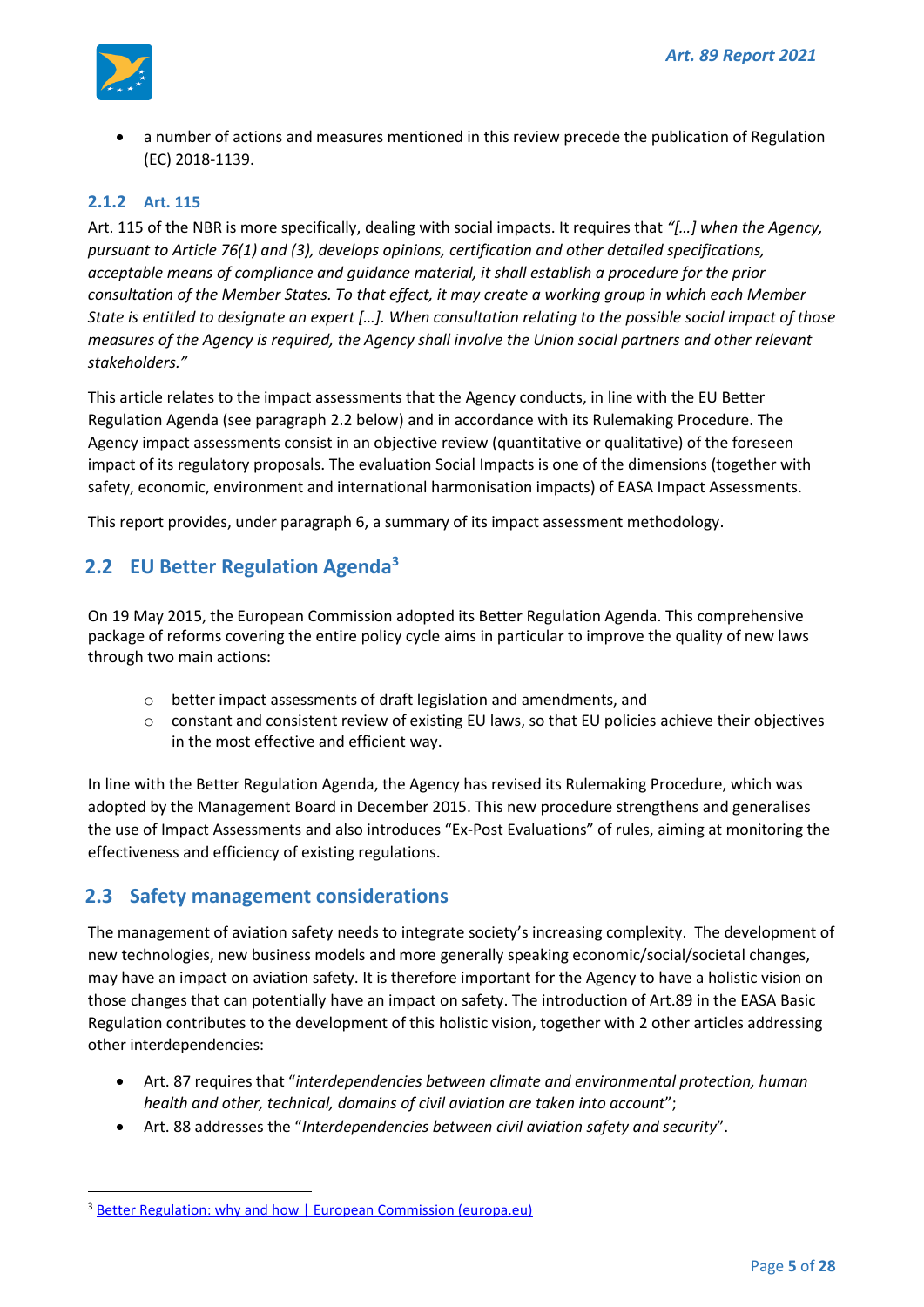

Central to the management of safety in the EU aviation system is the implementation by all actors in the system (regulators, competent authorities and safety critical organisation) of Safety Management Systems (SMS). SMS is a formal process to identify safety threats, assess related risks and identify and implement risk controls (more information can be found on SMS on the Agency website<sup>4</sup>).

Compliance with safety regulations being the foundation of safe operations by addressing generic risks, SMS is an additional, but essential, layer that allows safety actors to address specific or emerging risks.

It is therefore important to understand that socio-economic risks may not necessarily be addressed through regulatory actions but also through SMS, as this will be shown later in this report.

## <span id="page-5-0"></span>**2.4 The Human Factors (HF) approach**

The impact of human performance on aviation safety has been long established. The Human Factors (also known as "HF") approach consists in identifying the issues affecting Human Performance (e.g. stress, fatigue, complacency, environmental conditions, human-machine interface, etc.) and providing mitigating measures.

EASA has translated the understanding of HF into design requirements (e.g. cockpit design), training requirements (e.g. threat and error management for pilots, HF training for ATCO and Maintenance personnel), and procedures (e.g. Crew Resource Management for aircrew). Human performance can be affected by a vast number of factors, including socio-economic factors like working conditions, health and lifestyle. As this will be shown in Chapter [4](#page-16-0) , the Agency uses the HF approach to contribute to the mitigation of some socio-economic factors.

Because the aviation system, changes continuously, it is also imperative for the Agency to ensure that human factors and the impact on human performance continue to be taken into account. EASA continuously collects data and information relating to human factors and human performance from various sources, including through occurrence reports, feedback from stakeholders, Human Factors experts and other regulatory and oversight activities.

## <span id="page-5-1"></span>**2.5 EPAS and the EASA actions in relation to socio-economics**

The EASA actions in relation to aviation safety are laid down in the "European Plan for Aviation Safety". It is a 5-year rolling plan revised annually. This plan also includes actions for the EASA Member States. The possible actions that EASA may trigger within its mandate to address aviation safety issues are:

- Rulemaking (enhancement of the current regulatory framework);
- Oversight (identification of priority topics for focussed oversight);
- Research (identification of research priorities);
- Safety promotion (enhancement of the safety culture of aviation personnel and the general public).

It should be noted that those actions aim at addressing safety risks, including those stemming from socioeconomic aspects **but not these aspects themselves**. For example, the EASA regulatory framework does not provide any legal instruments to forbid an operator to implement a certain hiring policy (see also paragraph [3.1.1](#page-7-2) on atypical forms employment), but the competent authority can assess whether the operator, under its safety management system, has identified this policy as a hazard and if the related safety risks have been mitigated. And if the competent authority observes that safety is indeed affected (through its oversight activities, though voluntary reports, etc.), then it can require corrective actions (see again paragrap[h 3.1.1.](#page-7-2)).

<sup>4</sup> SMS - [EASA Rules | EASA \(europa.eu\)](https://www.easa.europa.eu/domains/safety-management/safety-management-system/sms-easa-rules)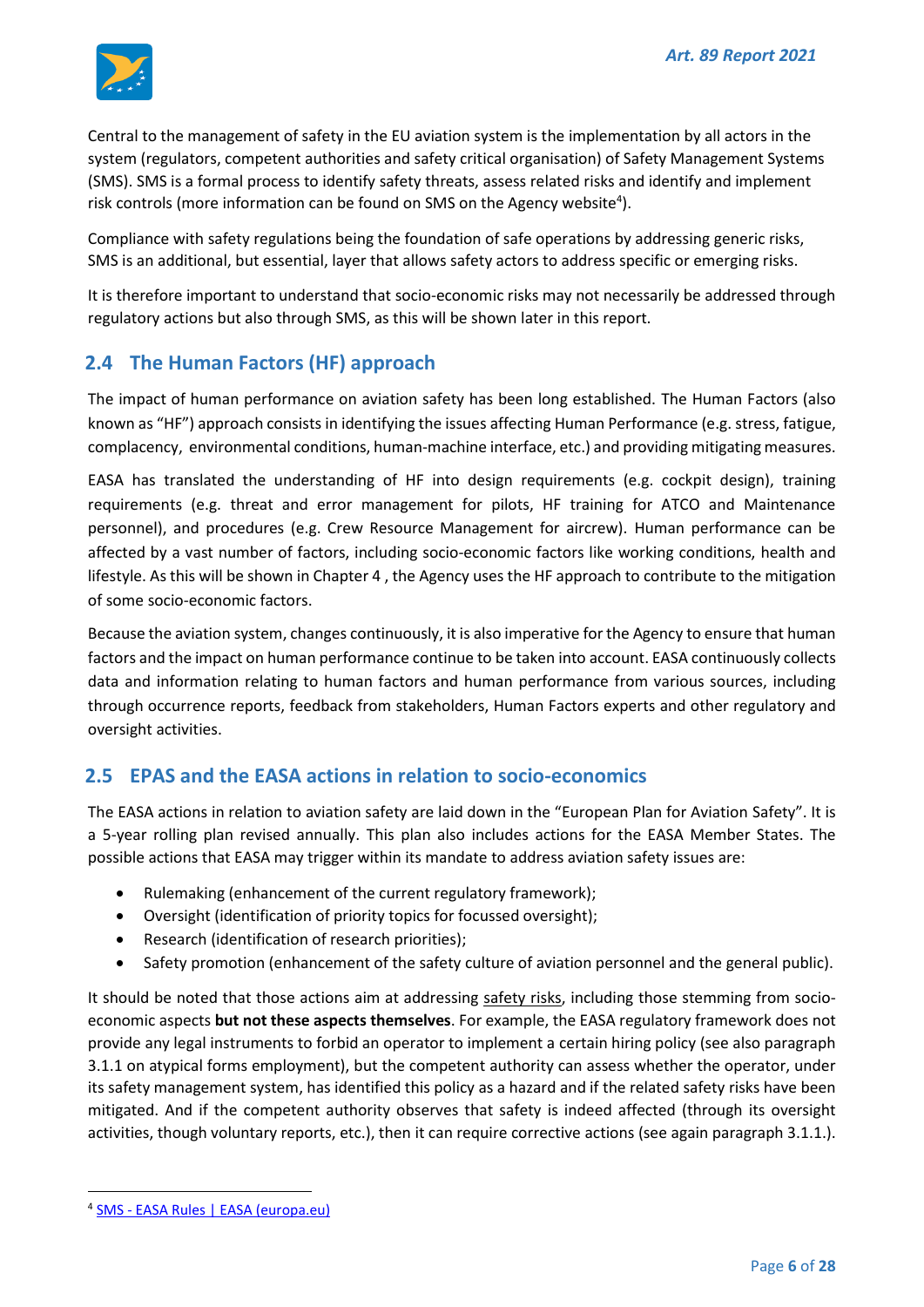

## <span id="page-6-0"></span>**2.6 The EU context**

#### <span id="page-6-1"></span>**2.6.1 European pillar of Social Rights**

The European Pillar of Social Rights adopted by the Commission in April 2017, consists of 20 key principles and rights which aims to ensure that existing social standards are fit for purpose in the  $21^{st}$  century labour market. 5

For the aviation sector, the measures include, among others, "*ensuring that airlines' safety management systems take into account all forms of employment and working arrangements, including staff employed via intermediaries and those who are self-employed<sup>6</sup>* ".

## <span id="page-6-2"></span>**2.7 Scope of the report**

Various definitions of Socio-economic Factors can be found in the literature. For the purpose of this review, we choose to consider those factors for which an impact on aviation safety has been either established, assessed or just discussed with EASA stakeholders. This report will therefore consider the following factors for all safety critical personnel:

- **Employment and working conditions** (Chapte[r 3.1\)](#page-7-1)
- **Health and lifestyle** (Chapter [3.2\)](#page-12-0)
- **Education** (Chapter [3.3\)](#page-14-0)

The consequence of a major health crisis like the **COVID 19 pandemics** (being an abrupt and severe socioeconomic disruption) on aviation safety will be discussed under Chapte[r 4.](#page-16-0)

Chapter [5](#page-18-0) shows how the ongoing regulatory developments on **Ground Handling** considers socio-economic factors like employment, and education.

The conduct of **Impact Assessments** addressing, among other consequences, the social impact of EASA Opinions and Decisions is an important activity with regards to dealing with the interdependency between aviation safety and socio-economic factors. This is addressed under paragrap[h 6.](#page-19-0)

Finally, to complete this review on the assessment of socio-economic factors, Chapter [7](#page-22-0) reports on the involvement of EASA in the **EU Aviation Social Dialogue**, and Chapte[r 8.2](#page-23-3) on the ongoing work of the **EC expert group on social matters in relation to aircrew**.

## <span id="page-6-3"></span>**2.8 Consultation of interested parties**

Social Partners were consulted on various occasion during the development of this report.

- In May-June 2021 a round of informal bilateral discussions took place with a number of Aviation Social Partners [ETF, ECA, A4D, ACP, AIRE, ERA, ACI] to discuss the understanding of Art.89 and their expectations on the report.
- In September 2021 Social Partners were consulted on the preliminary draft of the report
- In October 2021 a formal consultation took place on the final draft. It was sent on  $13<sup>th</sup>$  October 2021 for a one month written consultation to the EASA Member States (the MAB: Member States Advisory Body) and to the EASA Industry stakeholders (the SAB: Stakeholders Advisory Body).The

<sup>&</sup>lt;sup>5</sup> [European Pillar of Social Rights | European Commission \(europa.eu\)](https://ec.europa.eu/info/strategy/priorities-2019-2024/economy-works-people/jobs-growth-and-investment/european-pillar-social-rights_en)

<sup>&</sup>lt;sup>6</sup> Aviation: European Commission continues to push for [higher social standards | Mobility and Transport \(europa.eu\)](https://ec.europa.eu/transport/modes/air/news/2019-03-01-social-standards-air-transport_en)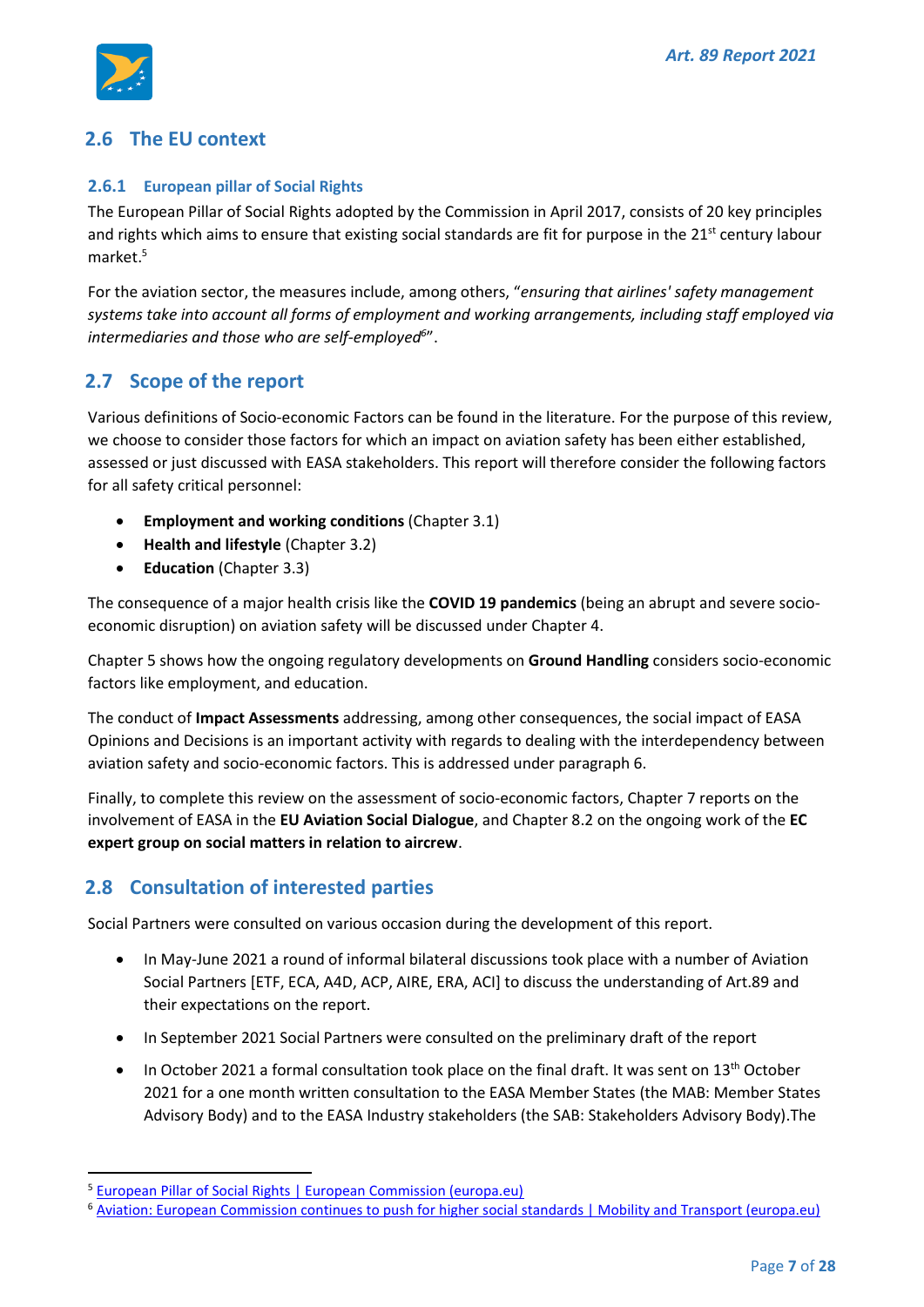

draft was also presented and discussed at the plenary meeting of the social dialogue in civil aviation on 15th October 2021.

# <span id="page-7-0"></span>**3. Socio-economic factors and their interdependencies with aviation safety**

## <span id="page-7-1"></span>**3.1 Employment and working conditions**

In the recent years, with the development of new business models for airlines (e.g. multiple AOC airlines), and the increased competition amongst airlines due to the internal market opening, new conditions of employment for safety critical aviation personnel have developed. This concerns mainly air crew (pilots and cabin crew), but also maintenance engineers. Those conditions of employment include:

- Atypical forms of work contracts
- More flexibility in the place of employment (temporary and seasonal contracts)
- The interoperability of crew between two or more airlines
- The increased mobility of staff
- Pay to fly schemes

#### <span id="page-7-2"></span>**3.1.1 Atypical forms of work contracts**

This includes mainly work via a contract with a temporary work agency and self-employment.

#### **3.1.1.1 Temporary work agencies**

Article 3(b) of Directive 2008/104/EC on Temporary Agency Work Temporary work agency provides the following definition**:** "'*temporary-work agency' means any natural or legal person who, in compliance with national law, concludes contracts of employment or employment relationships with temporary agency workers in order to assign them to user undertakings to work there temporarily under their supervision and direction*".

#### **Self-employment**

Self-employment covers situations where the person is not employed directly by the company but provides "services" as an independent worker.

#### <span id="page-7-3"></span>**3.1.2 Place of employment (home base)**

The definition of the place of employment of aircrew by the employer (the "home base") has tangible consequences for the employees as in particular, it is an important criterion to determine the applicable law for individual employment contracts and for social security purposes. From a safety point of view, the definition of "home base" was discussed during the development of the so-called "Flight Time Limitations (FTL)" regulations (Commission Regulation (EU) 83/2014) – see also paragrap[h 6.3.1.](#page-21-2)

Both social and safety impacts of the home base concept were discussed in depth with all concerned stakeholders. This led to define the home base is a single airport location assigned with a high degree of permanence and to mention the need to assign additional rest following a change of home base.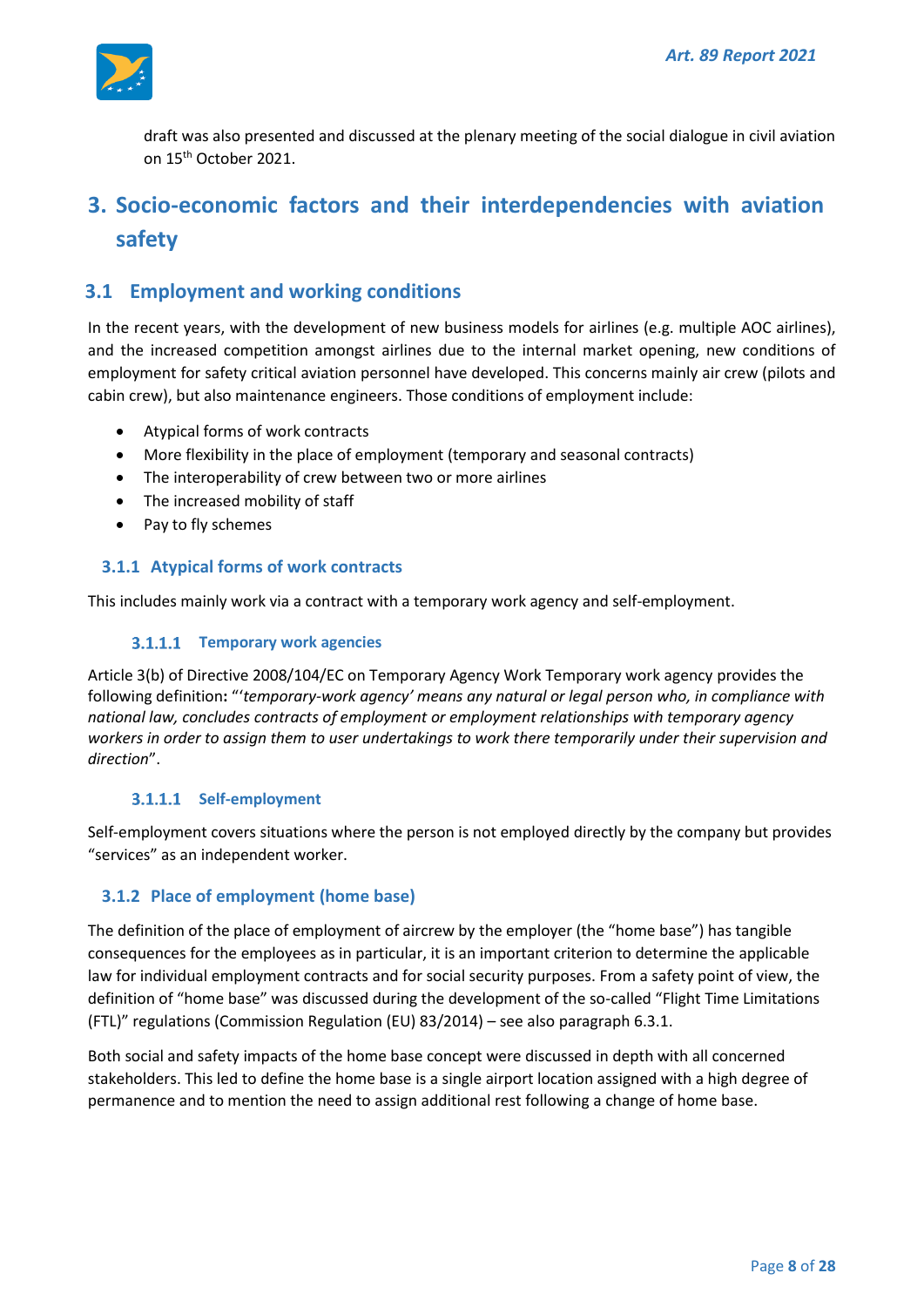

## <span id="page-8-0"></span>**3.1.3 Crew interoperability (among several airlines belonging to the same parent company or holding)**

"Interoperability" refers to those cases where a holding or parent company wants to streamline its operations across several different AOCs of several Member States belonging to the same holding or parent company and to exchange aircraft and possibly crews freely. Crew interoperability is already taking place within some Member States, but ICAO Annex 6 and the Air Operations regulations were drafted from a state centric perspective, when multi-AOC set-ups or multi-national airline groups were not prevalent. Therefore, crew interoperability is a grey area, which results in a non-uniform application of the regulation.

Beyond social, legal, labour, and data protection implications, the safety perspective also needs to be clarified. As mentioned in paragraph [3.1.7,](#page-10-0) the Agency safety **'**[guide for management of hazards related to](https://www.easa.europa.eu/sites/default/files/dfu/Practical%20Guide%20New%20Business%20Models%20Hazards%20Mgt.pdf)  [new business models of commercial air transport operators'](https://www.easa.europa.eu/sites/default/files/dfu/Practical%20Guide%20New%20Business%20Models%20Hazards%20Mgt.pdf) already addresses interoperability in the wider context (e.g. exchange of aircraft, exchange of services…etc.). The Agency is now conducting a review of any potential safety aspect, in particular the impact of the air crew safety culture, under an on-going Best Intervention Strategy (BIS) activity.

#### <span id="page-8-1"></span>**3.1.4 Mobility and turnover of staff**

Increased mobility of flight crew is a trend acknowledged in the recent years. Moving from one airline to another airline at a faster pace can create an increased demand on the training department within an operator. It might also be more challenging for an operator to establish a safety culture in this context, in particular as regards the recurrent training requirements for flight crew as defined in ORO.FC.230 (Regulation (EU) 965/2012), including the training on all major failures over a 3-year period.

The Covid crisis also led to staffing changes in airlines with early retirement schemes. A potential risk was a loss of the most experienced (older) population and an erosion of competence. This aspect is further developed in Chapter [4.](#page-16-0)

Turnover of staff is also an issue addressed by the current Rulemaking Task on Ground Handling- see also Chapter [5.](#page-18-0)

#### <span id="page-8-2"></span>**3.1.5 Pay-to-Fly schemes**

According to the "Ricardo" study (see paragraph [3.1.6.2](#page-9-0)), "*most definitions largely refer to a situation of pilots paying to obtain flying experience (line training) to improve their employability during a regular revenue-earning flights*".

#### <span id="page-8-3"></span>**3.1.6 Available EU-wide studies on employment and working conditions**

In the recent years, a number of EU-wide studies have been conducted on Air Crew employment and working conditions. The following paragraphs provide a summary and quotes from those studies.

#### **The "Ghent Study"<sup>7</sup>**

The "Ghent Study" was carried out by the Ghent University and financed by the European Social Dialogue Committee. It was published in 2015.

This study focusses on the atypical forms of employment in aviation, "atypical" meaning for that study "*every form of employment other than an open-ended employment contract"*. This includes:

<sup>7</sup> [Atypical forms of employment in the aviation sector', European social dialogue, European Commission, 2015](https://biblio.ugent.be/publication/6852830) [\(ugent.be\)](https://biblio.ugent.be/publication/6852830)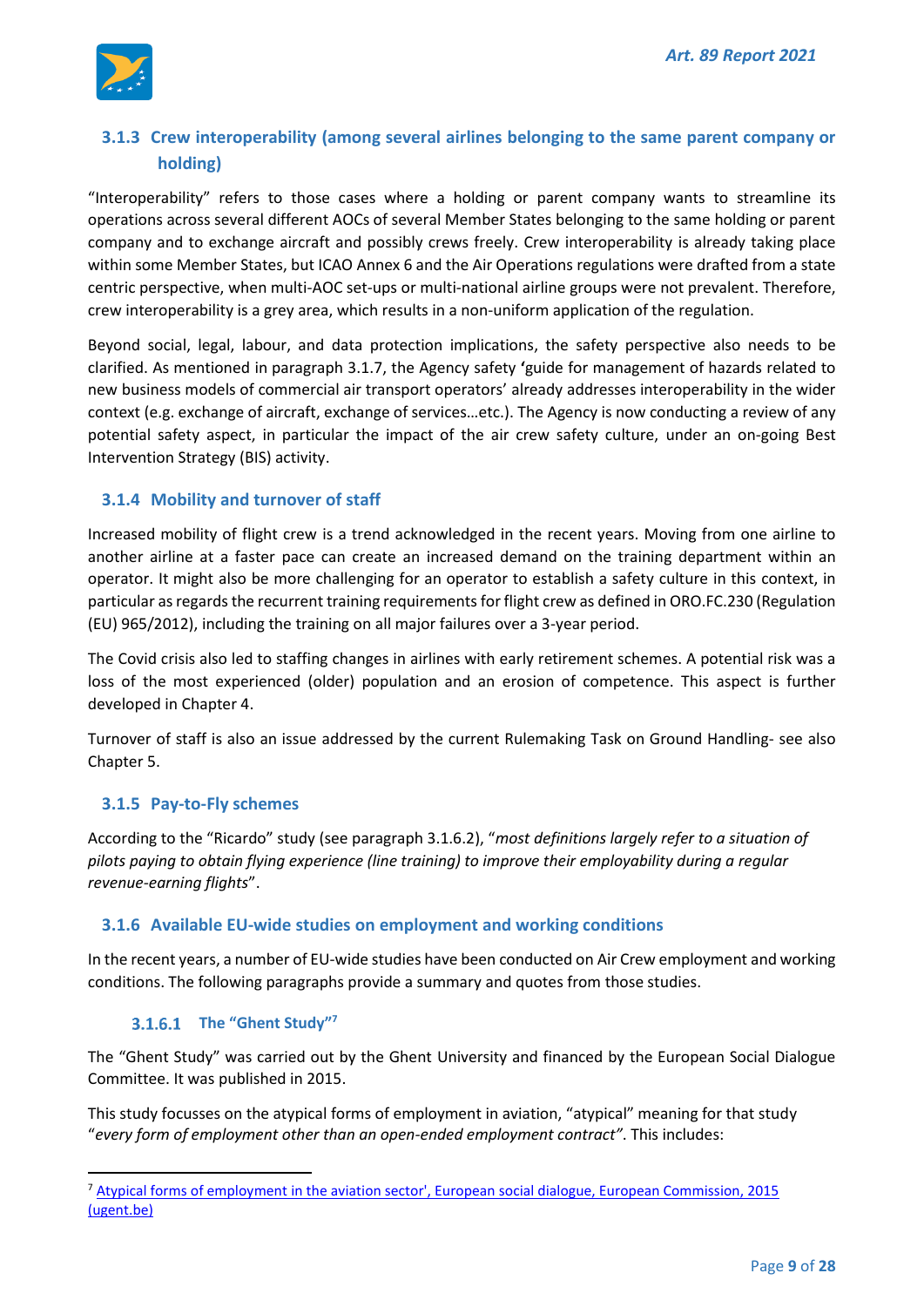

- self-employment,
- fixed-term work,
- work via temporary work agencies,
- zero-hour contracts and
- pay-to-fly schemes.

The study observes that "*atypical employment becomes increasingly prevalent within the aviation industry*" and is result of "*heightened competition and the prevalence of new business models that emerged in the liberalised competitive aviation market*".

The study was based for a great part on an anonymous internet survey (6633 respondents) aimed at pilots and cabin crew on an EU-wide basis (11 countries) representing the different airline business models (low fare, network, regional, cargo, business and charter airlines).

The study raises a number of concerns on pay to fly schemes, possible abuse the place of employment ("applicable law") and self-employment. It also points out a possible issue with the safety culture in low fare airlines but does not make a correlation with the form of employment itself. Furthermore, this is based on perception, not a factual assessment e.g. relying on an analysis of safety reporting data.

Specifically, on the perceived safety concerns, the report mentions the "*problematic application of FTL*" and the effect of "*multiple home base*" on crew fatigue. However, the correlation with the form of employment is not established. The report notes however that "*the independence of pilots-in-command may be jeopardised as a result of job insecurity inherent to atypical forms of employment*".

#### **The "Ricardo" study<sup>8</sup>**

<span id="page-9-0"></span>The "Study on employment and working conditions of aircrews in the EU internal aviation market", also known as the "Ricardo" study was commissioned by the European Commission and published in January 2019. It is a fact-finding study aiming at developing a "*comprehensive view of the different forms of employment and working conditions of aircrews employed by European Economic Area (EEA*)" and assessing whether the existing EU and national social rules effectively protect "*this category of highly mobile workers*". The study covers a number of topics already addressed by the Ghent study (where it provide updated elements) but its scope also introduces additional elements. Topics addressed by the study are:

- Temporary work agencies/intermediary companies
- Pay-to-fly
- Self-employment
- Posted workers
- Gender equality and reconciliation between private and working life
- Employment by EEA air carriers of aircrews based in third countries and employment of third country aircrews based on EEA territory
- Applicable law to aircrews' employment contracts

The study does not primarily address safety aspects; however, it notes the following:

"*Pay-to-fly schemes raise concerns amongst stakeholders regarding pilot working conditions including pay levels (or lack thereof) but also diminished job quality and potential impacts on the safety culture, job security and employment rights. However, there is no sufficient evidence to reach the conclusions that these schemes would have an impact on aviation safety levels or on working conditions*."

<sup>&</sup>lt;sup>8</sup> [Study on employment and working conditions of aircrews in the EU internal aviation market -](https://op.europa.eu/en/publication-detail/-/publication/97abb7bb-54f3-11e9-a8ed-01aa75ed71a1) Publications Office of [the EU \(europa.eu\)](https://op.europa.eu/en/publication-detail/-/publication/97abb7bb-54f3-11e9-a8ed-01aa75ed71a1)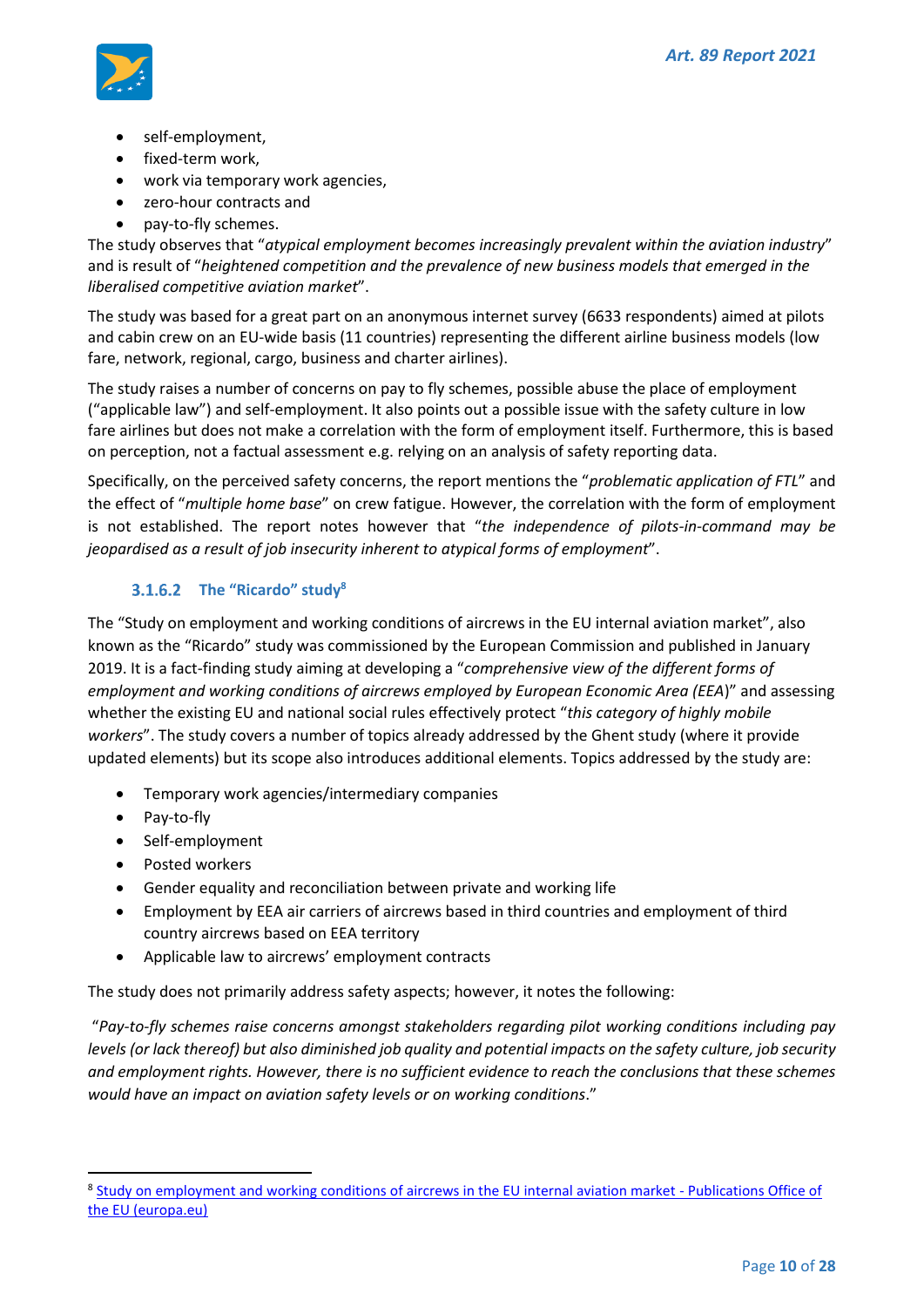

"*Regarding pilots, it can also be concluded from Table 3-5 that pilots with employment via an intermediary manning agency typically have a more negative view with regards to the statements that are directly or indirectly linked to safety aspects compared to those pilots with direct employment with the air carrier, although the differences are small for some statements. […] The survey responses suggest that differences in the day-to-day working life of cabin crew and pilots who have an employment contract with an intermediary manning agency and those who are directly employed exist although they tend to be relatively small*".

"*The larger differences of opinion concern the environment for reporting risks, with aircrew engaged via an intermediary manning agency indicating they agree less with the presence of easy and clear ways to report any issues to the company, and with the absence of negative consequences to their employment status if they report any issues/problems. This suggests there is a higher risk of underreporting among those aircrew. […] Although underreporting of issues/problems that may be related to safety aspects may raise possible safety concerns, it should be said that, given the high safety record of the European aviation industry (EASA, 2017), this implication is not apparent*".

#### **The "LSE" study<sup>9</sup>**

The study on "*European pilots' perceptions of safety culture in European Aviation*", also known as the "LSE" study, is based on a survey of more than 7000 European pilots. It was carried out by the London School of Economics and Politics (LSE) and EUROCONTROL and published in December 2016.

The aim of the study was "*to explore perceptions of pilots in Europe on safety culture in their company, and factors that may affect these perceptions*".

The study concludes that "*perceptions of safety culture are generally positive amongst pilots in Europe. However, the survey also reveals significant differences in pilot' assessments of safety culture depending factors such as the type of airlines they work for, or the type of contracts they work to. Pilots working on atypical contracts, and those working for low cost and cargo airlines, have more negative perceptions of safety culture than their colleagues working under more secure forms of employment and for network carrier airlines. Perceptions of management commitment to safety, staffing and equipment, fatigue and perceived organisational support were not especially positive across the whole sample*".

#### <span id="page-10-0"></span>**3.1.7 Discussion on potential safety impacts**

When addressing the potential safety implications of employment and working conditions, we are facing an apparent contradiction between perception and facts:

- on one hand Air Crew associations have repeatedly raised concerns about the potential safety implication of "atypical" forms of employment, this perception being claimed by the 3 abovementioned studies;
- on the other hand, safety records and safety reports available to the Agency do not show any correlation between the forms of contracts used by a given airline and the safety records of that airline.

The 3 EU-wide studies mentioned above also note that:

- there is a general perception from the pilot community that some forms of employment (selfemployment, pay-to-fly) may have a negative, although limited, impact on their safety culture (in particular on the reporting culture),
- however, no direct correlation has been established between the type of employment and the "safety performance" of the pilots or the airlines that "employ" them.

<sup>&</sup>lt;sup>9</sup> [European pilots' perceptions of safety culture in European Aviation](https://www.lse.ac.uk/business/consulting/lse-consulting-exchange/organisational-culture/what-we-offer) (Ise.ac.uk)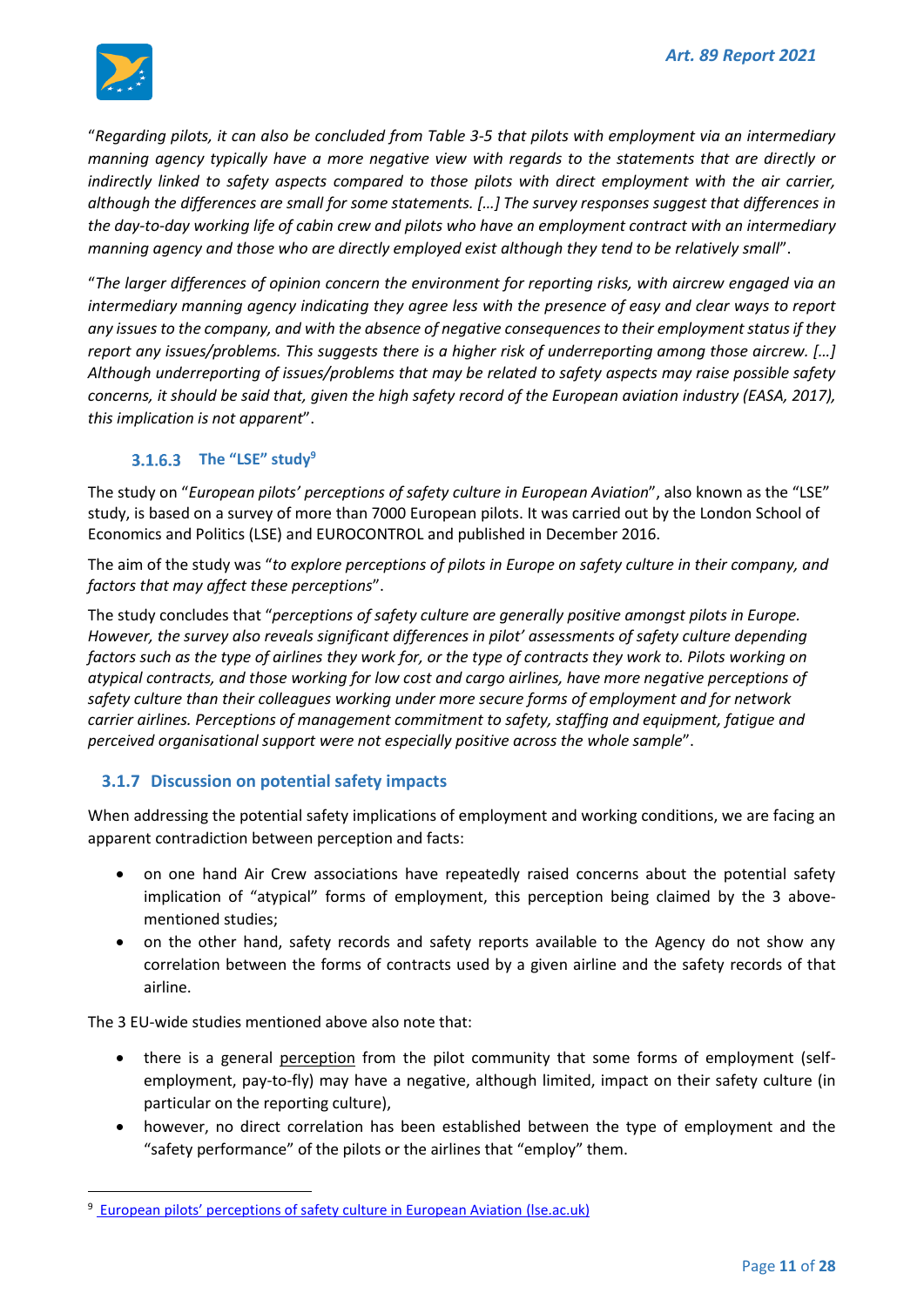

However, in the absence of an established correlation, the perception of a degraded safety culture raised by the reports should not be dismissed but considered as a "low signal" of a potential concern.

In fact, from a safety management point of view, the absence of an established correlation does not mean the absence of a threat. A correlation may also be difficult to establish because of the lack of data collection or the way data is collected (taxonomy).

For this reason, and because of those concerns raised by the Air Crew associations at that time, the Agency launched in 2015 a collaborative work with experts from the Members States and safety managers from a number of EU airlines. This resulted in the publication of a Practical Guide on the "management of hazards related to new business models of commercial air transport operators" that the Agency published in August 2017<sup>10</sup> .

The purpose of this document was to share practical guidance on how operators' management systems may capture specific hazards that could be introduced by new or recent business models.

Specifically, on **atypical forms of employment** the report recommended the airlines to consider the merits of monitoring the following by type of contract or category of staff:

- a) levels of voluntary/mandatory occurrence reporting to the operator,
- b) impact on fatigue reporting,
- c) impact on sickness reporting,
- d) turnover rate of different categories of safety-critical staff,
- e) flight data monitoring events,

f) actual Flight Data Monitoring (FDM) data versus occurrence reporting data by category of staff (for instance for unstabilised approaches),

g) levels of cabin crew reporting versus occurrence reporting data.

On **interoperability** the report recommended to:

a) Establish functioning reporting channels between the different AOCs belonging to the same parent company or holding, aiming to combine the different AOCs' management systems and share safety risks assessment results,

b) Establish an overview of applicable FTL (flight and duty time limitation) schemes and assess the impact on the operator's FRM (fatigue risk management),

- c) Assess human factors and CRM (crew resource management) issues,
- d) Assess impacts on flight crew training,
- e) Assess impacts on approvals (e.g. SPA approval, pilot training approvals),
- f) Manage notification of changes to the relevant competent authority.

On **turnover of staff,** the report recommends evaluating the safety impact of a higher turnover rate of flight crew by assessing:

- a) the possibility of insufficient training of operator operating system,
- b) the failure to consolidate training,
- c) the diminished or reduced overall operator experience base,

<sup>&</sup>lt;sup>10</sup> [Management of hazards related to new business models of commercial air transport operators | EASA \(europa.eu\)](https://www.easa.europa.eu/document-library/general-publications/management-hazards-related-new-business-models-commercial-air)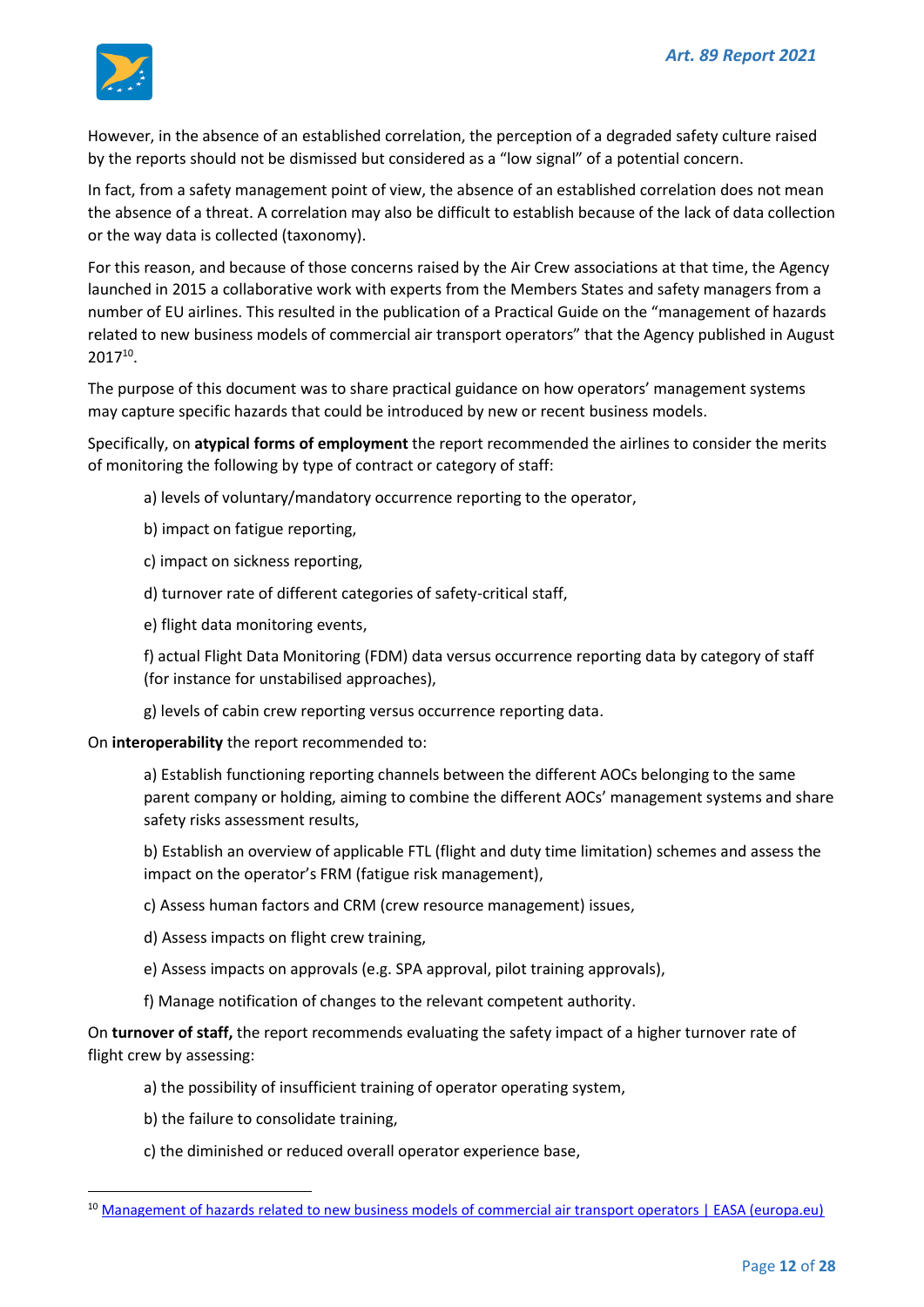

- d) the lack of qualified candidates for command courses,
- e) if training is adequate for new inexperienced flight crew joining the operator.

## <span id="page-12-0"></span>**3.2 Health and lifestyle**

This paragraph discusses two topics related to the impact of general health conditions on aviation safety, mental fitness and age for all safety critical personnel.

#### <span id="page-12-1"></span>**3.2.1 Mental fitness**

The accident of the Germanwings flight 9525 on 24 March 2015 raised acutely the issue of the potential impact of pilot mental health on aviation safety. Following the publication of the French Bureau d'Enquêtes et d'Analyses pour la Sécurité de l'Aviation Civile (BEA) preliminary investigation report on 6 May 2015<sup>11</sup>, the EASA-led Germanwings Task Force examined the findings of the BEA report and assessed the adequacy of the European air safety and security rules. As a result of this work, 6 recommendations<sup>12</sup> were addressed to the European Commission on 16 July 2015 related to the aircrew rules (Regulation (EU) No 1178/2011), as well as the air operations (Air OPS) rules (Regulation (EU) No 965/2012).

These recommendations were the basis of intense stakeholders' consultations, which resulted in the publication of two Opinions:

**Opinion 14/2016** proposed changes to the Air OPS implementing rules (IRs), which can be summarised as follows:

- (a) Ensuring that all pilots have access to a support programme; (later published Guidance Material addresses the access to a support programme for all safety critical personnel)
- (b) Mandating airlines to perform a psychological assessment of pilots before the start of employment;
- (c) Introducing systematic Drug & Alcohol (D&A) testing of flight and cabin crew upon employment, after a serious incident or accident, with due cause (i.e. following reasonable suspicion);
- (d) Unannounced D&A testing after rehabilitation and return to work;
- (e) Mandatory random alcohol screening of flight and cabin crew within the EU RAMP inspection programme.

**Opinion 09/2016** on Annex IV to the Air Crew regulation, (the so-called Part-MED) which covers aviation safety rules related to the medical aspect and fitness of aircrews.

These proposals introduced the following new requirements, among others:

- (a) strengthening the initial and recurrent medical examination of pilots, by including drugs and alcohol screening, comprehensive mental health assessment, as well as improved follow-up in case of medical history of psychiatric conditions;
- (b) increasing the quality of aero-medical examinations, by improving the training, oversight and assessment of aero-medical examiners;
- (c) preventing fraud attempts, by requiring aero-medical centres and AMEs to report all incomplete medical assessments to the competent authority and exchange information through a European Aero-Medical Repository.

<sup>11</sup> [Accident to the Airbus A320-211, registered D-AIPX and operated by Germanwings, flight GWI18G, on 03/24/15 at](https://www.bea.aero/en/investigation-reports/notified-events/detail/accident-to-the-airbus-a320-211-registered-d-aipx-and-operated-by-germanwings-flight-gwi18g-on-03-24-15-at-prads-haute-bleone/)  Prads-Haute-Bléone - BEA - [Bureau d'Enquêtes et d'Analyses pour la sécurité de l'aviation civile](https://www.bea.aero/en/investigation-reports/notified-events/detail/accident-to-the-airbus-a320-211-registered-d-aipx-and-operated-by-germanwings-flight-gwi18g-on-03-24-15-at-prads-haute-bleone/)

<sup>&</sup>lt;sup>12</sup> [Report of the Task Force on the Germanwings flight 9525 to the European Commission | EASA \(europa.eu\)](https://www.easa.europa.eu/newsroom-and-events/news/report-task-force-germanwings-flight-9525-european-commission)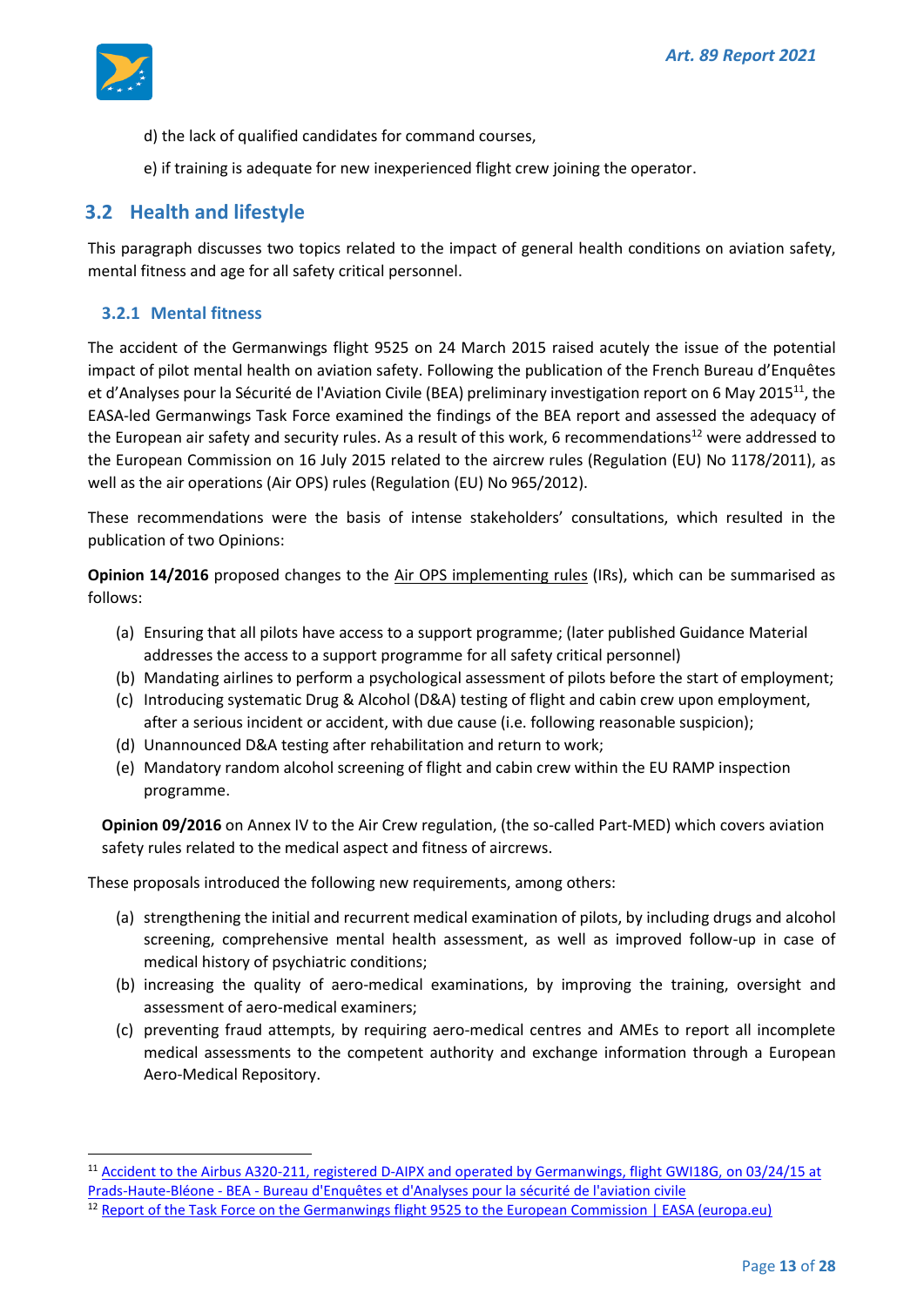

After completing the legislative process, **Opinion 14/2016** resulted in the publication of amended Air Ops regulation (Regulation (EU) 2018/1042 of 23 July 2018) which entered into force on 12<sup>th</sup> of February 2021. Subsequently, a series of webinars were organised to support the implementation of Support Programmes and Alcohol Testing.

Legislative process for Opinion 09/2016 has been finalised and resulted in Commission Implementing Regulation (EU) 2019/27 of 19 December 2018 amending Regulation (EU) No 1178/2011, which entered into force as of 30 January 2019.

Finally, the Agency has put into service the European Aero-Medical Repository (EAMR) on July 1<sup>st</sup> 2021at the end of a thorough and exhaustive analysis of both causes and preventive measures resulting from the Germanwings accident in 2015.

The EAMR aims to facilitate the sharing of information regarding the medical certification of pilots (class 1 applicants) among Member States (medical assessors of the licensing authority, aeromedical examiners and aeromedical centres), while respecting patient confidentiality and ensuring protection of personal data.

## <span id="page-13-0"></span>**3.2.2 Age**

As the EU population is globally aging and people tend to live longer, there is a general trend in the EU countries to increase the legal retirement age. It currently varies between 62 and 67 across EU countries. Nevertheless, some Member States allow, in their national law, early retirement (e.g. 50 years old) for aircrew and ATCOs.

On the other hand, the EU Aircrew regulations set an age limit for pilots in commercial air transport at 60 for single pilot and 65 for dual pilot operations to mitigate the higher risks of incapacitation related with the degenerative effects of ageing.

This age limit creates problems in a few EU countries which suffer from a lack of qualified pilots in particular in the Helicopter Emergency Medical Service (HEMS) domain. A number of national exemptions currently allow pilots in the HEMS domain to fly above the age of 60. In this context, there is an ongoing debate on the opportunity to revise the age limit to take into account the latest scientific data on pilot health after 60.

In 2016, EASA commissioned a study on age limitations for commercial air transport pilots<sup>13</sup>, which was published on its website in 2017. This study identified a higher risk of incapacitation with increasing age. However, with appropriate mitigating measures in place the study recommends increasing the pilot age for commercial single pilot operations for aeroplanes and helicopters from 60 to 65 years.

Ongoing Rulemaking Task RMT.0287 (Regular update of Part MED of Aircrew Regulation) includes a new subtask (Subtask 2b) to address the numerous exemptions related to increasing the pilot age limit for a singlepilot commercial air transport operation in HEMS (helicopter emergency medical services) from 60 to 65 years. The task will explore the opportunity for raising the pilot age limit for single-pilot CAT operations in a gradual approach, starting with the HEMS, taking into account the result of the above-mentioned study and aiming to collect further evidence allowing for an evidence-based decision on potential extension of age limits for pilots involved other categories of CAT operations. Research activities on health matters

EPAS 2021-2025 identified 3 new research topics on health matters:

**RES.0041 - Mental health for pilots and ATCO:** "*The research action shall assess and further detail the specific needs for the assessment of mental health conditions and develop and validate assessment methods to assess the applicability of existing methods applied in aviation".*

<sup>13</sup> [https://www.easa.europa.eu/sites/default/files/dfu/EASA\\_REP\\_RESEA\\_2017\\_1.pdf](https://www.easa.europa.eu/sites/default/files/dfu/EASA_REP_RESEA_2017_1.pdf)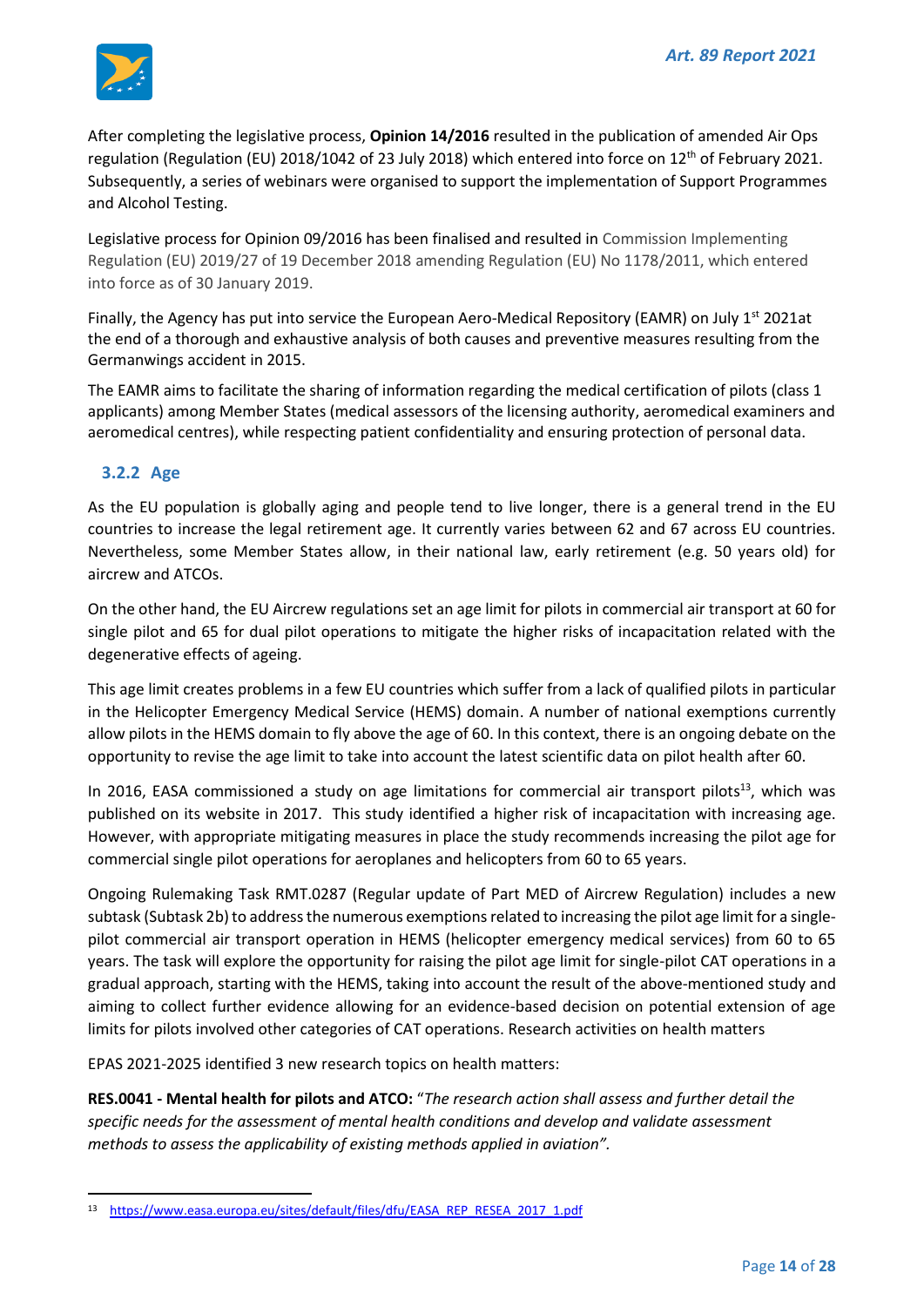

#### **RES.0042 – Pilot and ATCO fitness:** "*The research shall study three aspects of pilot and ATCO fitness:*

- *Cardiology new treatment and diagnostic measures - new technologies have been released on the market providing improved curative or supportive treatments in terms of medication and supportive equipment; in order to have scientific evidence to amend the medical requirements and include the new developments in the current regulatory framework, a study aimed at the aviation environment is needed.*
- *Diabetes mellitus (new solutions for pilots living with diabetes) - New diagnostic measures are being developed that allow reliable continuous blood glucose level monitoring; the research shall assess the possibility of their safe use in the aviation environment in order to alleviate the requirements for fitness in case of pilots with such pathology.*
- *Monitoring pilot health during the active life and after retirement - The objective of the research is to evaluate if the specific risk factors are properly mitigated and what pathologies should be more closely monitored in order to ensure flight safety as well as a safe career for pilots. The research shall also evaluate the possibility of allowing pilots to be involved in CAT operations beyond their 65th birthday while maintaining at least the same level of safety*".

**RES.0047 - Fitness to fly in commercial air transport operations of people living with HIV: "***Assess the impact of HIV seropositivity, including the impact of the side effects of combination antiretroviral treatment, on the fitness to fly and general health and wellbeing of pilots holding a Class 1 medical certificate*."

## <span id="page-14-0"></span>**3.3 Education**

#### <span id="page-14-1"></span>**3.3.1 Education vs Training**

When discussing education as a socio-economic factor, it is important to clarify the difference between education and training.

According to most definitions, education refers to a process of acquiring general, judgement-oriented knowledge; it is not job oriented. It is rather theoretical and results in a long-term investment. On the other hand, training is a process of acquiring specific, skill-oriented knowledge (job oriented). It is rather practical and results in a short/medium term investment.

EASA regulates the competence of Pilots, Cabin Crew, Air Traffic Controllers (ATCO), Air Traffic Safety Electronics Personnel (ATSEP) and Aircraft Maintenance Personnel through the definition of experience, training and examination requirements. Given the above definition, these training-related activities will not be discussed in this report. There are, however, two areas that can be considered more relevant to education and which will be discussed: safety culture and just culture.

#### <span id="page-14-2"></span>**3.3.2 Safety Culture and Safety Promotion**

The key Agency activity that contributes to the improvement of the safety culture of aviation personnel is known as "Safety Promotion". Safety Promotion is a set of means, processes and procedures that are used to develop, sustain and improve aviation safety through awareness raising and changing behaviours.

Safety promotion includes the development of products and actions such as reports and technical publications, bulletins, leaflets and posters, audio-visual material, toolkits, manuals and guides, social media and e-applications, and also conferences, safety events, roadshows and campaigns. Safety Promotion is also about sharing best practices from the authorities and the industry. Safety Promotion can also contribute to the dissemination of regulatory developments.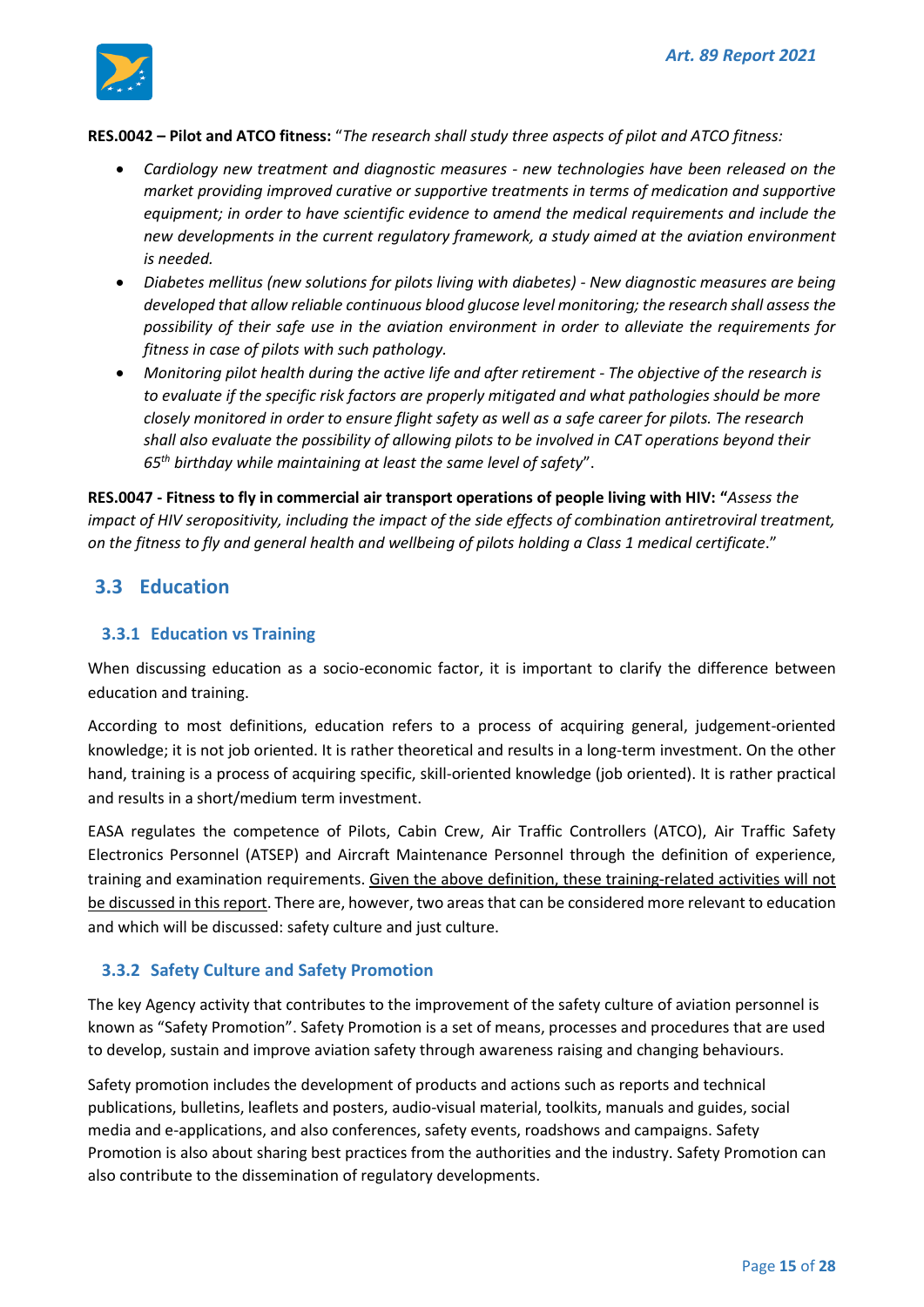

Safety Promotion actions for aviation personnel conducted in the recent years include.

- Promotion of safety culture, occurrence reporting and other associated with Safety Management across the aviation community,
- Aviation professionals guide to Wellbeing,
- COVID-19 Ramp-up "Be Ready Stay Safe" Campaign<sup>14</sup>,
- Fatigue management,
- Skills and knowledge degradation. Talking about safety in organisations and with operational staff.

The impact of education on aviation safety is not limited to aviation personnel. The **education of the general public** is another factor that the agency has taken into account. Recent examples of safety promotion campaigns aimed at the general public are:

- the carriage of lithium batteries on board aircraft,
- the operation of recreational drones, and
- unruly passengers.

#### <span id="page-15-0"></span>**3.3.3 Just Culture**

"Just Culture" is a key enabler of Regulation (EU) 376/2014 on the "reporting, analysis and follow-up of occurrences in civil aviation". This regulation defines "just culture" as "*a culture in which front-line operators or other persons are not punished for actions, omissions or decisions taken by them that are commensurate with their experience and training, but in which gross negligence, wilful violations and destructive acts are not tolerated*".

To support the implementation of a "just culture", the European Commission published on its website supporting material that was co-development by EASA and other stakeholders<sup>15</sup>. More recently in the COVID-19 Ramp-up "Be Ready – Stay Safe", one of the 6 key messages focusses on "*setting a culture of trust that encourages reporting and for people to talk openly about safety and wellbeing*" and as the campaign continues, we promote this continually. The Agency will also have some dedicated promotional material on Just Culture implementation in organisations in early 2022.

## <span id="page-15-1"></span>**3.4 ATM specific issues**

#### <span id="page-15-2"></span>**3.4.1 ATCO licensing**

Current rulemaking task is looking at updating the ATCO licensing regulation. The objectives of this task will be given extra consideration from the socio-economic perspective as it may change the employment market by potentially shifting employment to after initial and rating training. (see also [8.1\)](#page-23-2)

#### <span id="page-15-3"></span>**3.4.2 Remote Tower operations**

Socio-economic issues associated to the introduction of remote tower operations are being discussed within the dedicated rulemaking group (RMT.0624) and EASA will include the upcoming NPA a chapter on the issue currently being drafted in the dedicated rulemaking group.

<sup>14</sup> Post COVID-19 Ramp-Up – [Be Ready, Stay Safe EASA Safety Week |](https://www.easa.europa.eu/newsroom-and-events/events/post-covid-19-ramp-be-ready-stay-safe-easa-safety-week#:~:text=EASA%20have%20partnered%20with%20organisations,June%2021%2D24%2C%202021.) EASA (europa.eu)

<sup>&</sup>lt;sup>15</sup> Saving lives with safety information: The impact of implementing a Just Culture in aviation | Mobility and Transport [\(europa.eu\)](https://ec.europa.eu/transport/modes/air/event/saving-lives-safety-information-impact-implementing-just-culture-aviation_en)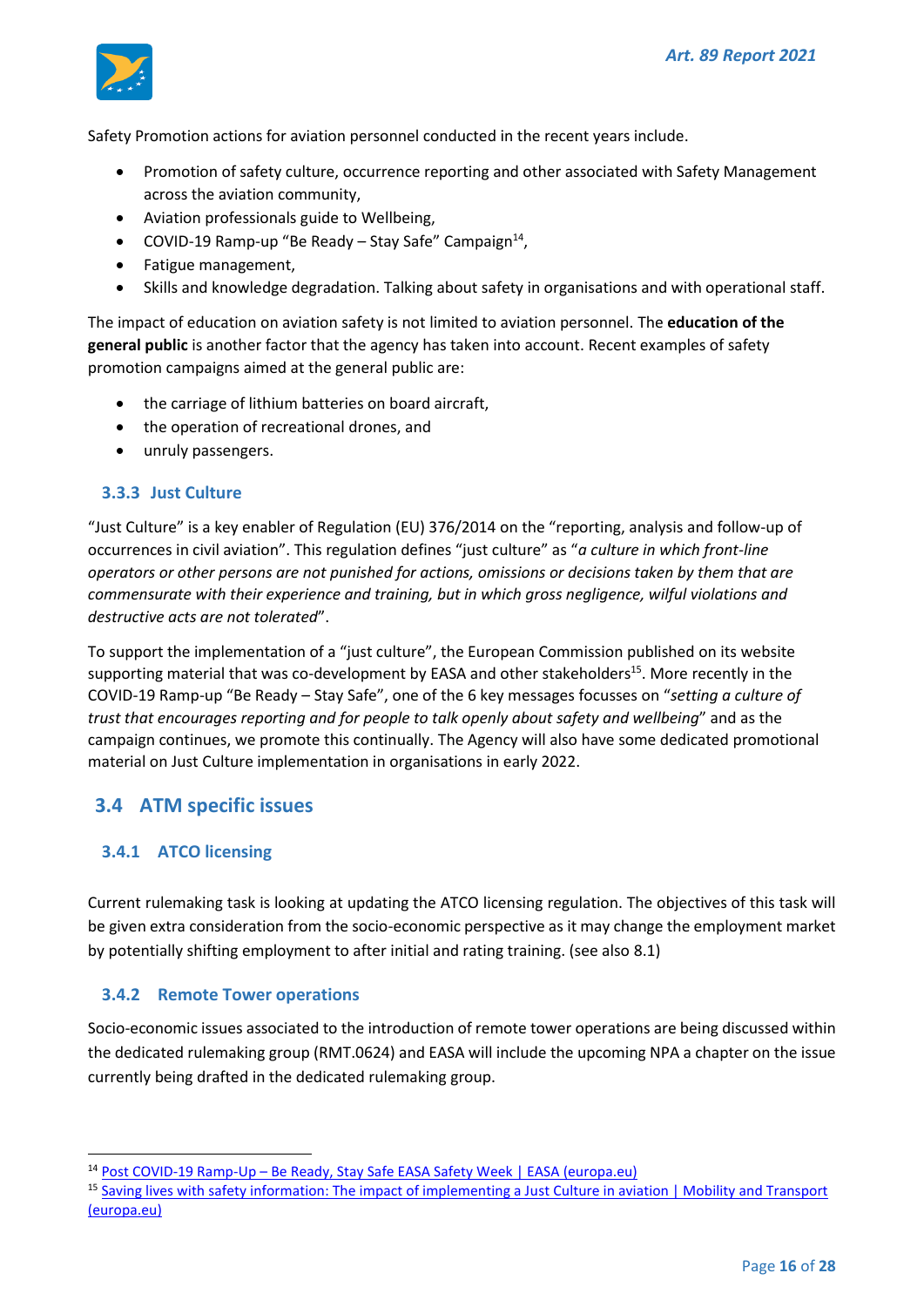

## <span id="page-16-0"></span>**4. Socio-economic disruptions**

Temporary socio-economic disruptions may have a major impact – social, economic, financial, operational and other on the aviation industry and deserves a specific mention in this review

Medium-term disruption risks may include health, environmental, trade-wars, energy crisis, political disruptions, etc. The COVID 19 crisis is a concrete example of a sudden socio-economic disruption where the Agency provided an emergency response.

#### <span id="page-16-1"></span>**4.1.1 The impact of the COVID 19 crisis**

The COVID-19 pandemic has resulted in a sudden disruption of a number of socio-economic factors. Employment conditions, health and well-being of aviation personnel have been affected. Also, due to the lack of activity, skills and knowledge of some aviation personnel (pilot, cabin crew, maintenance engineers) have deteriorated. In other areas, (ground handling) the turnover of staff has increased.

Considering the new risks to aviation safety induced by this situation, the Agency adapted the priorities the 2021-25 edition of EPAS to focus on **maintaining the high level of aviation safety throughout the entire COVID-19 recovery phase**.

From the onset of the COVID-19 outbreak in Europe, the Agency initiated the project called 'Return to Normal Operations' (RNO). This collaborative project (with the European Member States, the aviation industry and international partners), continues to produce guidance and other deliverables to enable a safe and efficient return to operations. In 2020 a series of immediate measures to support a safe return to operations were taken. The aviation safety risks entailed by the COVID-19 pandemic have been and continue to be assessed within the RNO project which resulted in the compilation of a first COVID-19 Safety Risk Portfolio in the summer of 2020. It was subsequently included with the first edition of EPAS Volume III 'Safety Risk Portfolios' created for the 2021-2025 edition. The in-depth analysis of the various safety issues also resulted in specific short-term mitigation actions not qualifying for inclusion in EPAS 2021-2025.

Through collaborative work with Member States and industry partners, and the review of different sources of information, the Agency was able to provide an updated picture of the safety situation in European aviation. **The top safety issues that are now considered to be the highest risk overall** are as follows:

- Skills and knowledge degradation due to lack of recent practice
- Reduced adherence to procedures in the new working environment
- Flight crew fatigue due to unavailability of rest facilities and/or extended duty period
- Transfer of pilots from one fleet to another resulting in low hours on type
- Extent and duration of Covid-19 exemptions and temporary rules
- Unusual approach profiles in the circumstances of the pandemic
- Increase of cyber security issues related to the pandemic

The various safety issues identified are now being assessed as part of the European Safety Risk Management (SRM) cycle, and some have already resulted in a number of publications and new initiatives, such as the 'Ramp-Up – Be ready, Stay Safe Campaign'<sup>16</sup> .

<sup>&</sup>lt;sup>16</sup> Post COVID-19 Ramp-Up – [Be Ready, Stay Safe EASA Safety Week | EASA \(europa.eu\)](https://www.easa.europa.eu/newsroom-and-events/events/post-covid-19-ramp-be-ready-stay-safe-easa-safety-week#:~:text=EASA%20have%20partnered%20with%20organisations,June%2021%2D24%2C%202021.)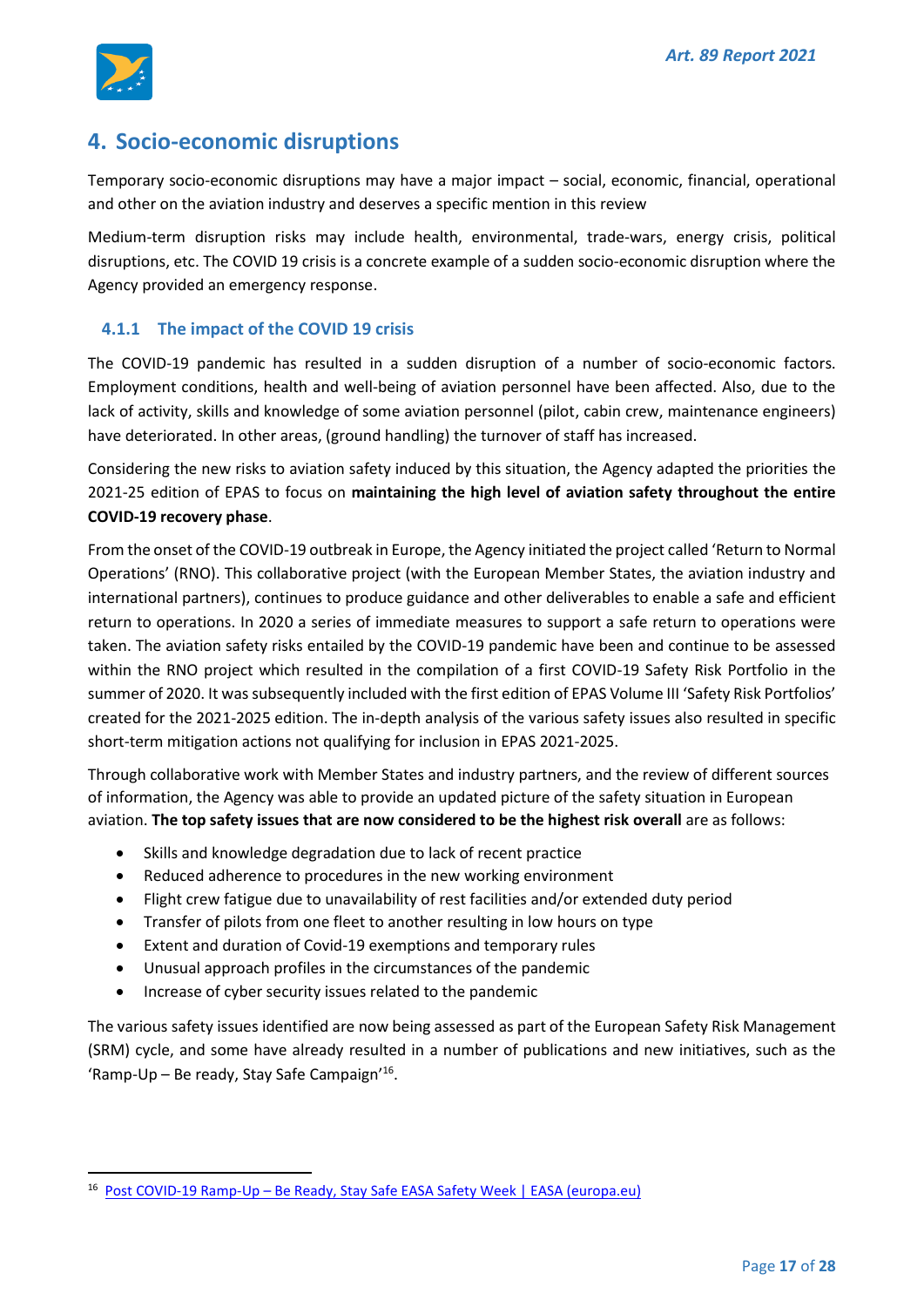

In relation to the Safety Management and Human Factors approaches outlined in paragraphs [2.3](#page-4-2) and [2.4](#page-5-0)  [above](#page-5-0) example, new HF safety issues identified as part of the dedicated COVID-19 risk portfolio<sup>17</sup>. The COVID-19 safety risk portfolio highlights the importance of personal wellbeing on aviation safety including the employment conditions for ground handlers. Related mitigating actions under development are:

#### **Aviation personnel fatigue**

"*With redundancy and furlough reducing the available number of personnel, those left working have often worked additional hours or had a more complex working day due to a greater variety of tasks being performed. Preparing for an increase in or return to more normal operations will require significant additional effort in comparison with actual normal operations. Organisations should pay close attention to fatigue reporting and actively support reporting of fatigue and other occurrences via a strong just culture.*"

See related guidance: Flight Time Limitation - [temporary exemptions under Article 71\(1\) of Regulation](https://www.easa.europa.eu/document-library/general-publications/flight-time-limitation-temporary-exemptions-under-article-711)  [\(EU\) 2018/1139 \(the Basic Regulation\) | EASA \(europa.eu\)](https://www.easa.europa.eu/document-library/general-publications/flight-time-limitation-temporary-exemptions-under-article-711)

#### **Skills and knowledge degradation due to lack of recent practice**

"*The significant reduction in traffic means that most aviation professionals are doing a substantially different job, some might not be working at all and others are working at a substantially reduced frequency. As proficiency decays, accuracy, speed and ultimately effectiveness of task performance will also deteriorate, such that more effort is required to perform tasks and resulting in a loss of spare mental capacity. Proficiency decay in only a few skills may lead to a decline in time management, situation awareness, and the ability to keep ahead of the situation. In non-normal situations or emergencies, appropriate actions may not be taken due to cognitive overload*."

See related guidance: [Skills and Knowledge Degradation | EASA Community \(europa.eu\)](https://www.easa.europa.eu/community/topics/skills-and-knowledge-degradation)

#### **Decreased wellbeing of aviation professionals during shutdown and on return to work**

"*The pandemic is a significant source of anxiety, stress, and uncertainty for almost everyone. During the shutdown, with people working from home or furloughed and therefore isolated from normal support, the personal wellbeing of professionals will suffer. For those working, this may lead to task distraction/interruption, workload/task saturation, instructions or requirements not followed. Regardless of whether personnel are working or not, are employed, furloughed or unemployed, we have a duty of care to provide support to aviation professionals' wellbeing.* 

*As traffic levels increase, personnel will be returning to duty with a higher-than-normal psychological stress. Organisations and regulators need to understand the sources of aviation professionals' fear, increased stress, and distraction, which can potentially reduce staff performance and increase safety risks.* 

*EASA has created a wellbeing resource hub to support aviation professionals throughout the pandemic and beyond."*

See related guidance: [People, Wellbeing and Human Factors | EASA Community \(europa.eu\)](https://www.easa.europa.eu/community/content/people-wellbeing-and-human-factors)

#### **Impact of the pandemic on the ground handling industry –human factors**

<sup>&</sup>lt;sup>17</sup> [Review of Aviation Safety Issues Arising from the COVID-19 Pandemic | EASA \(europa.eu\)](https://www.easa.europa.eu/document-library/general-publications/review-aviation-safety-issues-arising-covid-19-pandemic-0)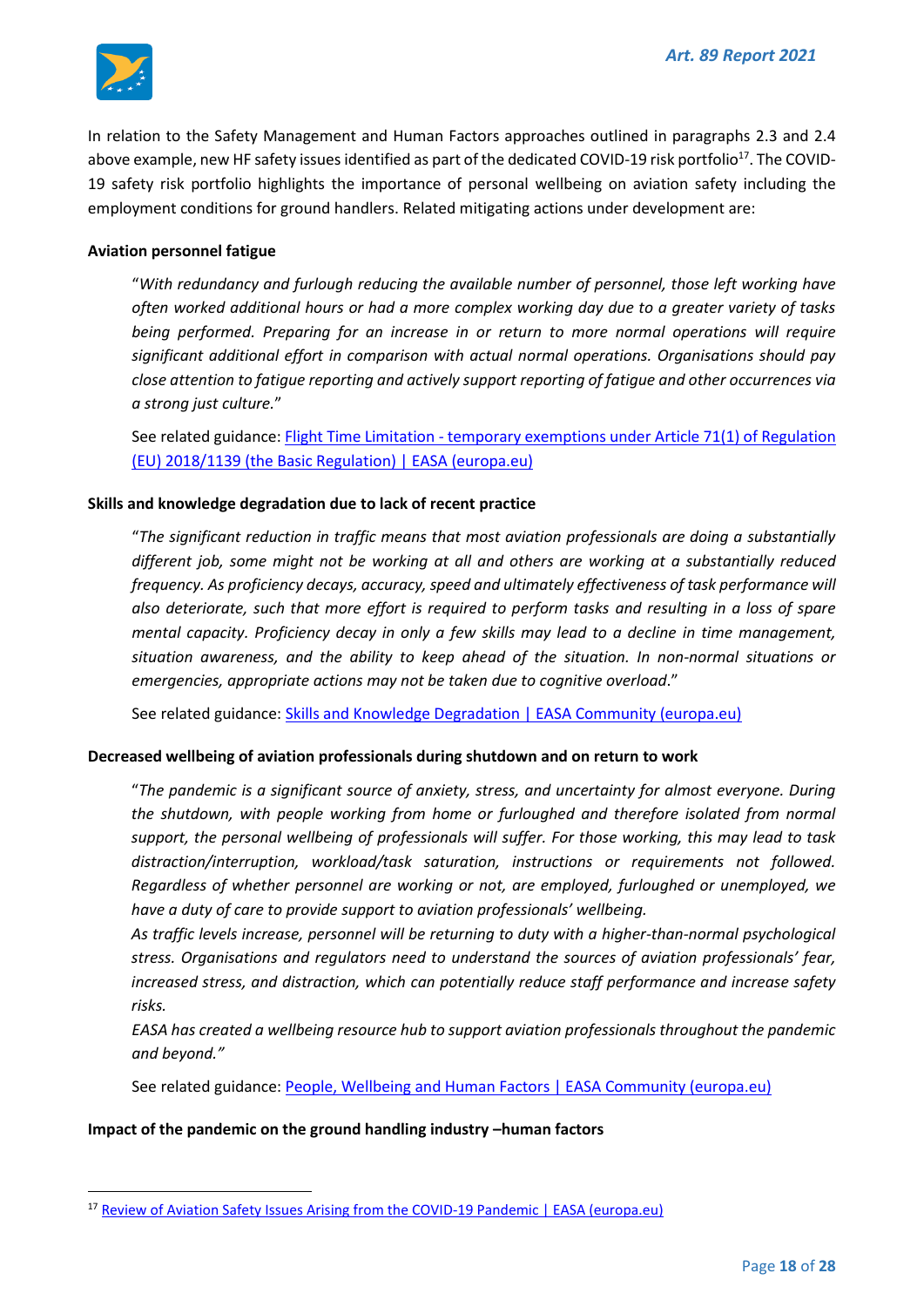

*"Ground handling organisations have lost staff and those left have managed a very varied workload with fewer daily aircraft movements. If traffic increases steeply, there will be a combination of staff*  who are no longer used to a busy airport environment and newly recruited staff. The poor employment *conditions experienced by many in this aviation domain may have exacerbated the impact of the pandemic both personally and professionally."*

## <span id="page-18-0"></span>**5. Ground handling**

[Regulation \(EU\) 2018/1139](https://eur-lex.europa.eu/legal-content/EN/TXT/?uri=CELEX:32018R1139) establishes for the first time in the EU regulatory framework essential requirements for ground handling (GH) services. The Agency kicked off the work on ground handling in 2018 with the entry into force of this regulation. Since the outset, the work has been done in the spirit of Art. 89, i.e. with the view of taking into account the interdependencies between socio-economic factors and safety. EASA invited a group of Member State and industry experts, including representatives from the European Transport Workers' Federation (ETF) and Airport Services Association (ASA), to develop an *EASA Ground Handling roadmap* to address safety issues related to GH. The group identified six action areas. Two of them, namely staff turnover and training, are an illustrative example of how social and safety impact are interdependent.

Ground handling is one of the largest safety-critical domains of aviation in terms of number of staff. Until the recent application of Regulation (EU) 2018/1139 Ground Handling was not covered directly by a European aviation safety regulation. On the one hand, the Ground Handling domain not being under EASA's scope until recently, despite its continuing presence and activity, is a challenge to be faced, in particular because many GHSPs run their activities on international markets that go beyond the EU remits.

There are many reasons for **high staff turnover** including, but not limited to, seasonality, wages, just culture, human factors, business pressure, harsh weather conditions, etc. Due to this fact, ground handling service providers (GHSP) are often unable to attract staff for longer periods, leading to a high staff turnover. This requires them to constant hiring and re-training of new and often unexperienced staff, which is costly, creates an additional strain on the more experienced staff, and ultimately may impact on safety.

It should however be noted that ground handling is fundamentally different to flight operations: although there are safety critical functions, many roles are low skill, manual work which is a completely different context to air crew. For example, turnover might be high relative to pilots but could be comparable to manual labour in other safety critical industries such as pharmaceutical production.

EASA has launched a Rulemaking Task (RMT.0728) on Ground Handling in 2019. Its Terms of Reference (ToR) were published on 22/11/2019 based on the detailed objectives and actions defined in the GH roadmap<sup>18</sup>.

Today, it is estimated that between 60 and 65% (and growing) of the GH activities worldwide are done by independent GH service providers (GHSP). Ground handling is a low-margin business with 70-75% of costs related to staff. The wish of many GHSPs to pay higher salaries is confronted with the reality of a highly competitive market, in particular at the attractive all year-round airports. Additionally, due to the reduced flight traffic during 2020-2021 Coronavirus pandemic, the GH industry suffered immense losses, having to furlough or lay-off up to 65% of its employees, whose number in 2019 was estimated to be around 600- 700.000.

Although the issues were identified clearly during the GH Roadmap phase and potential areas of improvement were highlighted, it was acknowledged that some solutions were related to social and labour

<sup>18</sup> [ToR RMT.0728 | EASA \(europa.eu\)](https://www.easa.europa.eu/document-library/terms-of-reference-and-group-compositions/tor-rmt0728)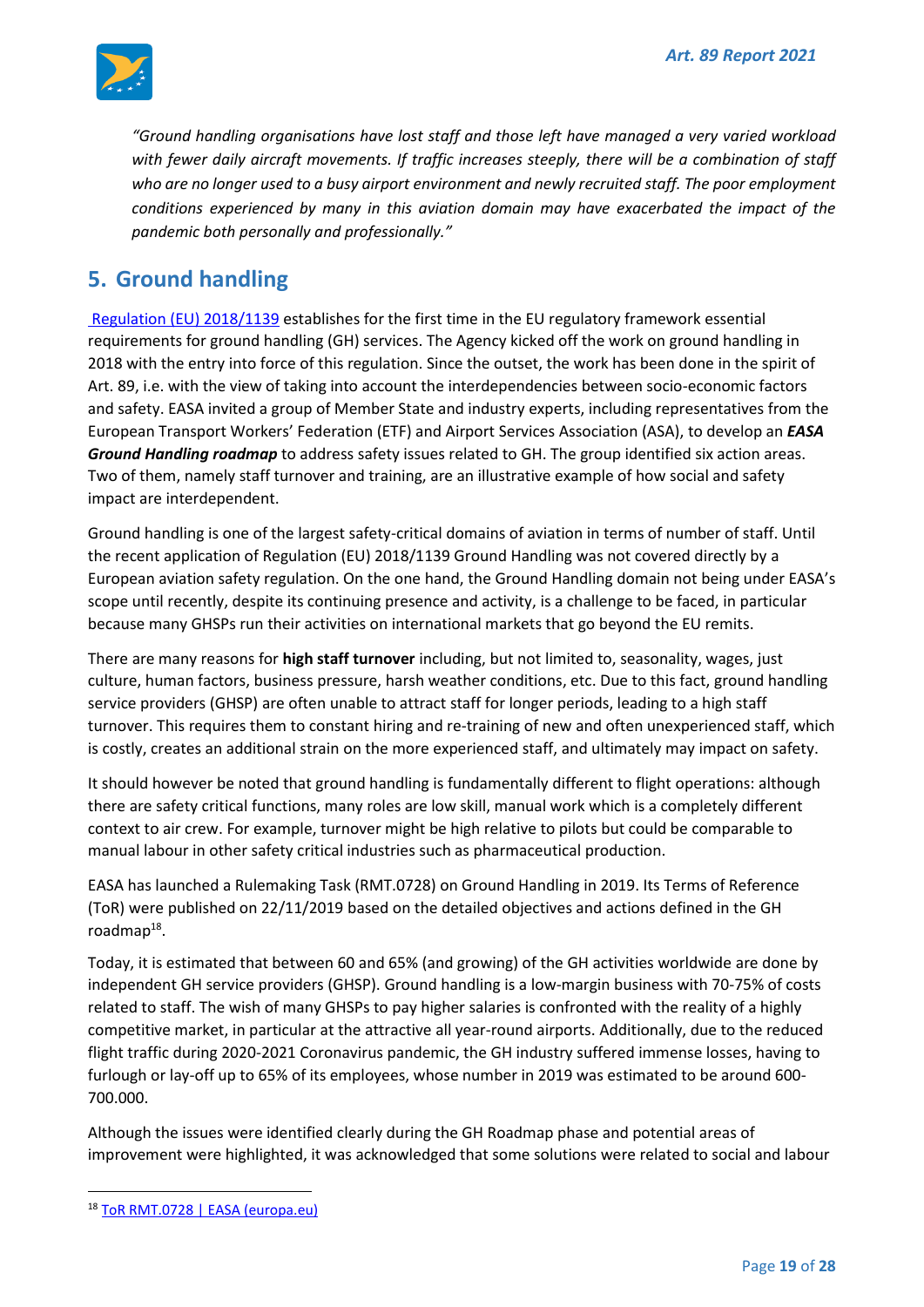

related subjects, which are outside of EASAs remit. At the same time, regulatory actions can help establishing common requirements to enable the development of a safety culture through the implementation of a safety management system, and by establishing minimum competencies in the training requirements. These two elements indirectly addressing the social aspect, are expected to improve the situation for the GH personnel.

A standard training framework leading to a higher quality of training is expected to assist the development of a career path. This would consequently put a particular job into perspective, thus ensuring higher job stability. The better the training system is conceived and functional, the higher the chances of acknowledgement of GH jobs as recognised professions and building of a career path. This would consequently improve retention of skilled personnel and provide a better social perspective, so that expectations of a new generation of workforce might be met. Standardisation of training could have a positive impact on staff mobility as well.

## <span id="page-19-0"></span>**6. EASA impact assessments**

The Agency has been conducting impact assessments, including on the socio-economic aspects, of its proposed regulations for years. The purpose of those impact assessments is not for EASA to make regulatory proposals in the socio-economic field (this is not in the Agency's mandate) but, whenever the Agency makes a proposal for a new safety regulation to the EU Commission, it provides them with a thorough assessment of the social, economic and ultimately, political implications in order to ensure that the EU Commission will take an informed decision (that is to adopt, modify, or reject the Agency proposal on the basis of a comprehensive assessment). Due to remit of the Agency and the technical nature of most of the regulations it develops, there are very few examples of impact assessments focussing in detail on the social impacts of different regulatory options. However, the Agency acknowledges the need for continuous improvement of the quality of the impact assessment especially in addressing the socio-economic aspects which is why some actions have been triggered.

In this context, the most elaborated case on social impacts is the impact assessment which led to the Commission Regulation (EU) No 83/2014 on flight and duty time limitations (see paragraph [6.3.1\)](#page-21-2).

In the Agency impact assessments, social impacts are generally assessed from the angle of the impact on workload and training triggered by a regulatory change of amendment. This assessment, part for the FTL case, is generally qualitative. Paragrap[h 6.3](#page-21-1) provides a few examples of impact assessments with a focus of social impacts.

In order to develop the systematic and quantitative aspect of its impact assessments, the Agency is in the process of defining a methodology to assess the detailed social impacts when a topic is considered of primordial importance by the social partner (see paragraph [6.2\)](#page-20-0). To support this methodology, the Agency started to collect basic data on the aviation employment (see paragrap[h 6.1.](#page-19-1)).

## <span id="page-19-1"></span>**6.1 Socio-economic data**

In order to perform credible impact assessment, it is important to have access to accurate socio-economic data. In 2020, EASA launched a study to update basic data on civil aviation employment and to provide the trends over the period 2010-2019. The geographical scope covers the EU Member States (including UK for that period), Iceland, Norway and Switzerland.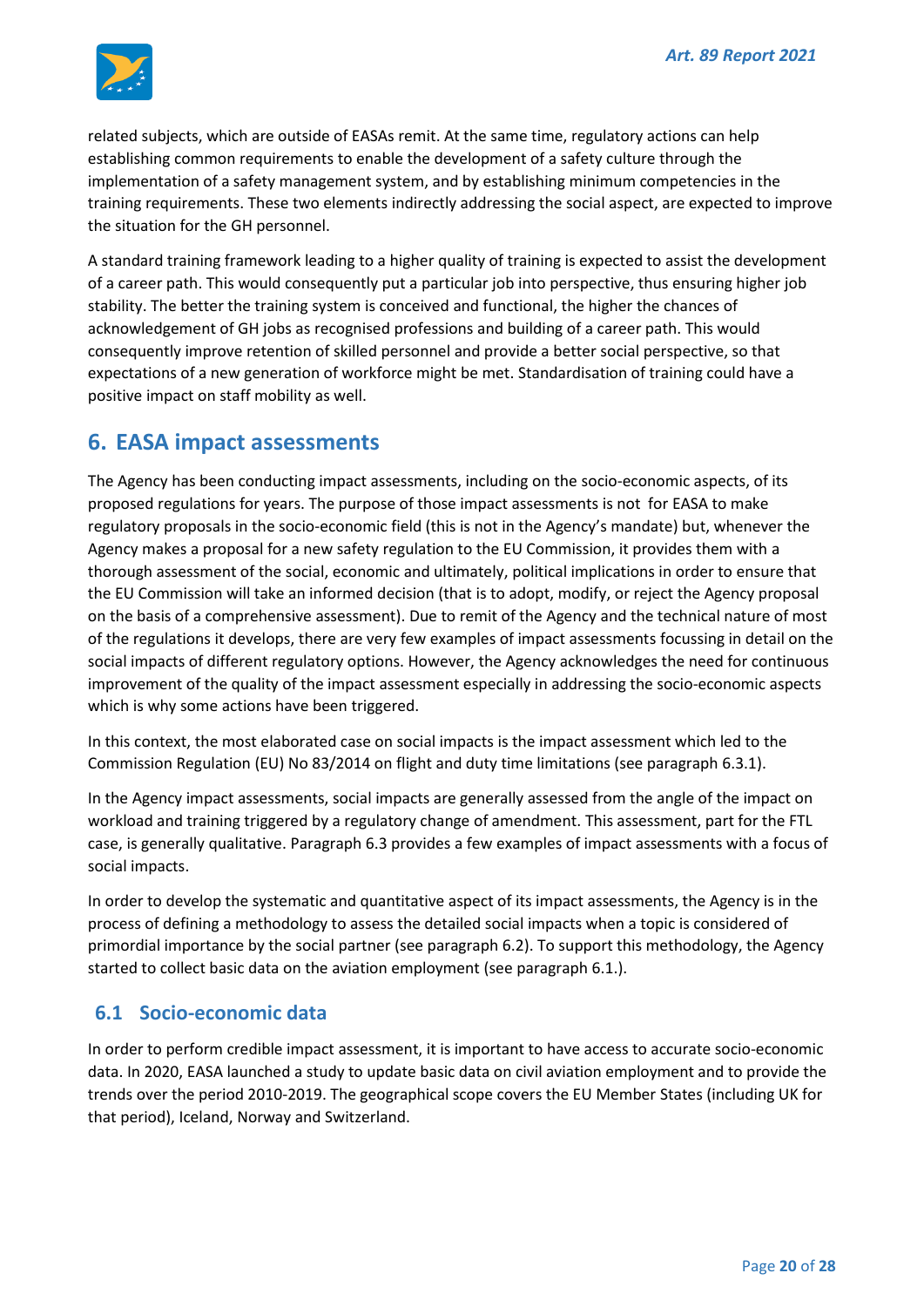

The study looked at the employment from the perspective of civil aviation economic cluster (broken down by different aviation economic sectors) as well as from types of occupation<sup>19</sup>.



## <span id="page-20-0"></span>**6.2 EASA Socio-economic impact methodology**

#### <span id="page-20-1"></span>**6.2.1 Introduction**

The above study identifies a list of criteria for socio-economic assessment and describes a list of potential indicators. Proposed criteria are shown in the table below:

| <b>Category and Criterion</b>                                                                                           |  |  |  |  |
|-------------------------------------------------------------------------------------------------------------------------|--|--|--|--|
| <b>Employment and labour markets</b>                                                                                    |  |  |  |  |
| Effect on total employment                                                                                              |  |  |  |  |
| Effect on turnover of workers                                                                                           |  |  |  |  |
| <b>Working conditions</b>                                                                                               |  |  |  |  |
| Effect on wages, wage setting mechanisms or labour costs                                                                |  |  |  |  |
| Effect on employment protection                                                                                         |  |  |  |  |
| Effect on work organisation                                                                                             |  |  |  |  |
| Effect on the exercise of labour standards                                                                              |  |  |  |  |
| Effect on access to vocational training and /or advice on career development                                            |  |  |  |  |
| Effect on occupational health and safety                                                                                |  |  |  |  |
| Effect on social dialogue                                                                                               |  |  |  |  |
| Effect on 'just culture'                                                                                                |  |  |  |  |
| Governance, participation and good administration                                                                       |  |  |  |  |
| Effect on the autonomy of social partners in the areas for which they are competent                                     |  |  |  |  |
| Effects on information and consultation rights                                                                          |  |  |  |  |
| Access to and effects on social protection, health and educational systems                                              |  |  |  |  |
| Effect on the level of education                                                                                        |  |  |  |  |
| Effect on the mobility of workers                                                                                       |  |  |  |  |
| <b>Public health &amp; safety</b>                                                                                       |  |  |  |  |
| Effect on lifestyle-related determinants of health such as diet, physical activity or use of tobacco, alcohol, or drugs |  |  |  |  |
| Effect on position of specific groups of works                                                                          |  |  |  |  |

<sup>&</sup>lt;sup>19</sup> ECORYS: Social Indicators Data Collection to Support Impact Assessment, Monitoring and Evaluation Activities, Rotterdam 20 July 2020,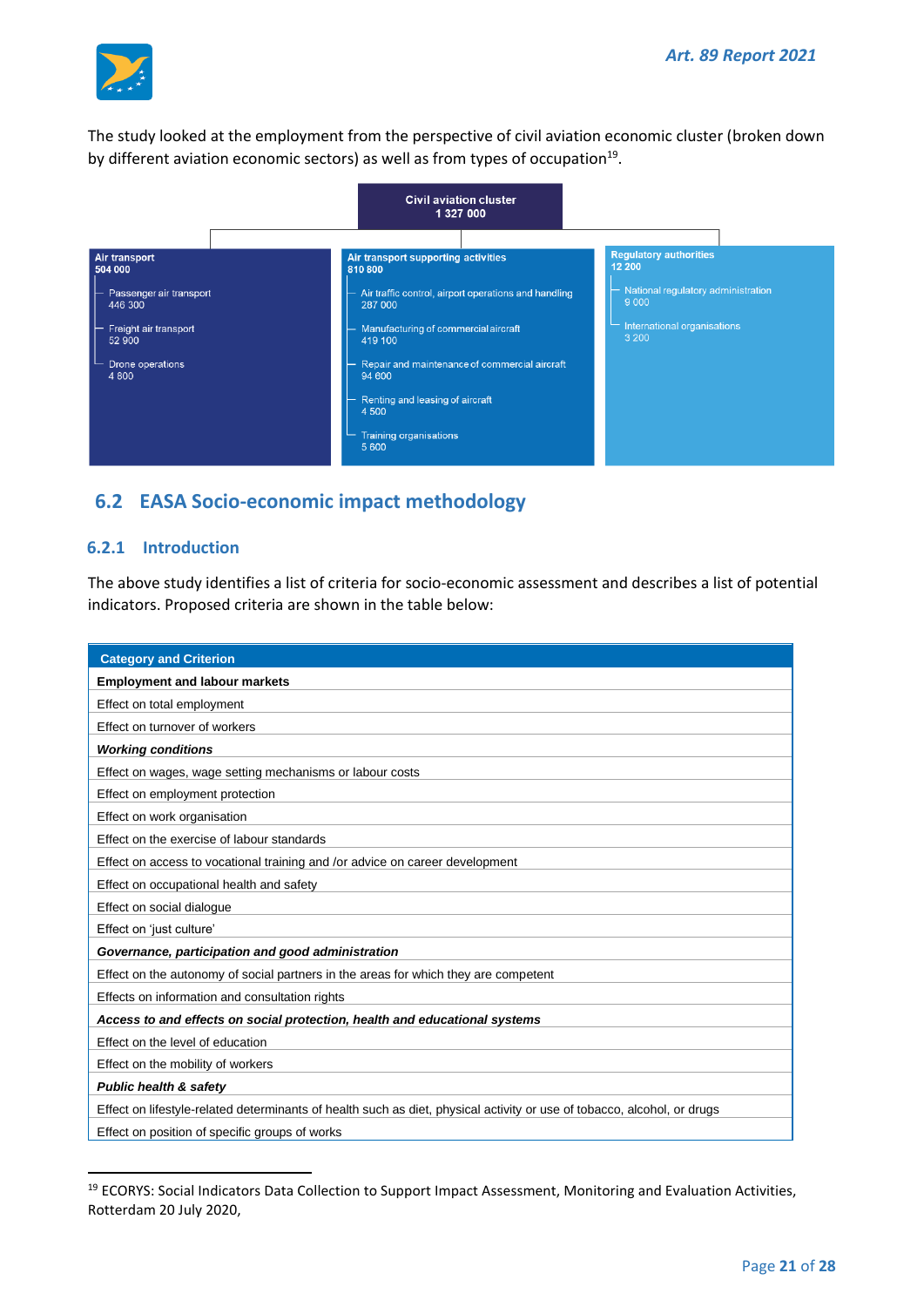

### <span id="page-21-0"></span>**6.2.2 Qualitative indicators on social staff dimension**

The study also proposes some indicators as part of the social impact methodology. They are:

- The age profile per type of employee;
- The gender balance per type of employee;
- The Educational profile per type of employee;
- The number of vocational training days per employee and how many employee receive training (with differentiation between aviation and non-aviation related trainings);
- The estimated wage per type of employee;
- To what extent there is staff mobility across the EASA Member States aviation market.

A future study will attempt to estimate these data with the support of the social partners and the aviation industry.

#### <span id="page-21-1"></span>**6.3 Examples of impact assessments with a focus on social impacts**

#### <span id="page-21-2"></span>**6.3.1 Flight Time Limitations (FTL)**

Although relatively ancient, the NPA 2010-14 on Flight Time Limitations (FTL) is a good example of an extensive impact assessment addressing social impacts. Among others, the impact of the proposed rule on the crew working conditions and lifestyle addressed:

- Working hours (duty time)
- Fatigue (rest and sleep opportunity)
- Night work
- Flexibility (duty extensions, standby)
- Stability of home base

The Opinion (Opinion 04-2012) concluded that "*the Agency proposal was more protective than pre-existing national limits in most cases*". This implied "*positive effects on working conditions and general well-being*". Furthermore, "*removing national differences in FTL will also remove the possibility of benefiting from a less favourable FTL regime in one or another EU Member State. This will improve a level playing field for fair competition with its positive side effect of avoiding social dumping based on FTL regulation*".

#### <span id="page-21-3"></span>**6.3.2 Helicopters pilot operations**

The NPA 2019-08 "Update of ORO.FC" proposed to facilitate multi-crew operations with the potential to increase helicopter pilot employment. Quoted from the social impact assessment: *"It will also allow young pilots to be employed as co-pilots early in their career. Indeed, it is getting harder for a commercial pilot with little helicopter flight experience to find work, because specialised operations with helicopters that used to be accessible without it tend to suffer from the competition of drones and microlights, and a number of other helicopter operations require the commander/pilot-in-command to be already experienced. There will also be social benefits for pilots close to the age limit for single-pilot CAT operations who want to keep flying. They will be able to share their experience with a co-pilot. Overall, it is expected to bring low positive social impacts."*

### <span id="page-21-4"></span>**6.3.3 Job creation, qualification improvement, higher accessibility of small aerodromes and development of local region**

Quoted from the NPA 2018-06 All-weather operations, section 3.7.3. Social impact: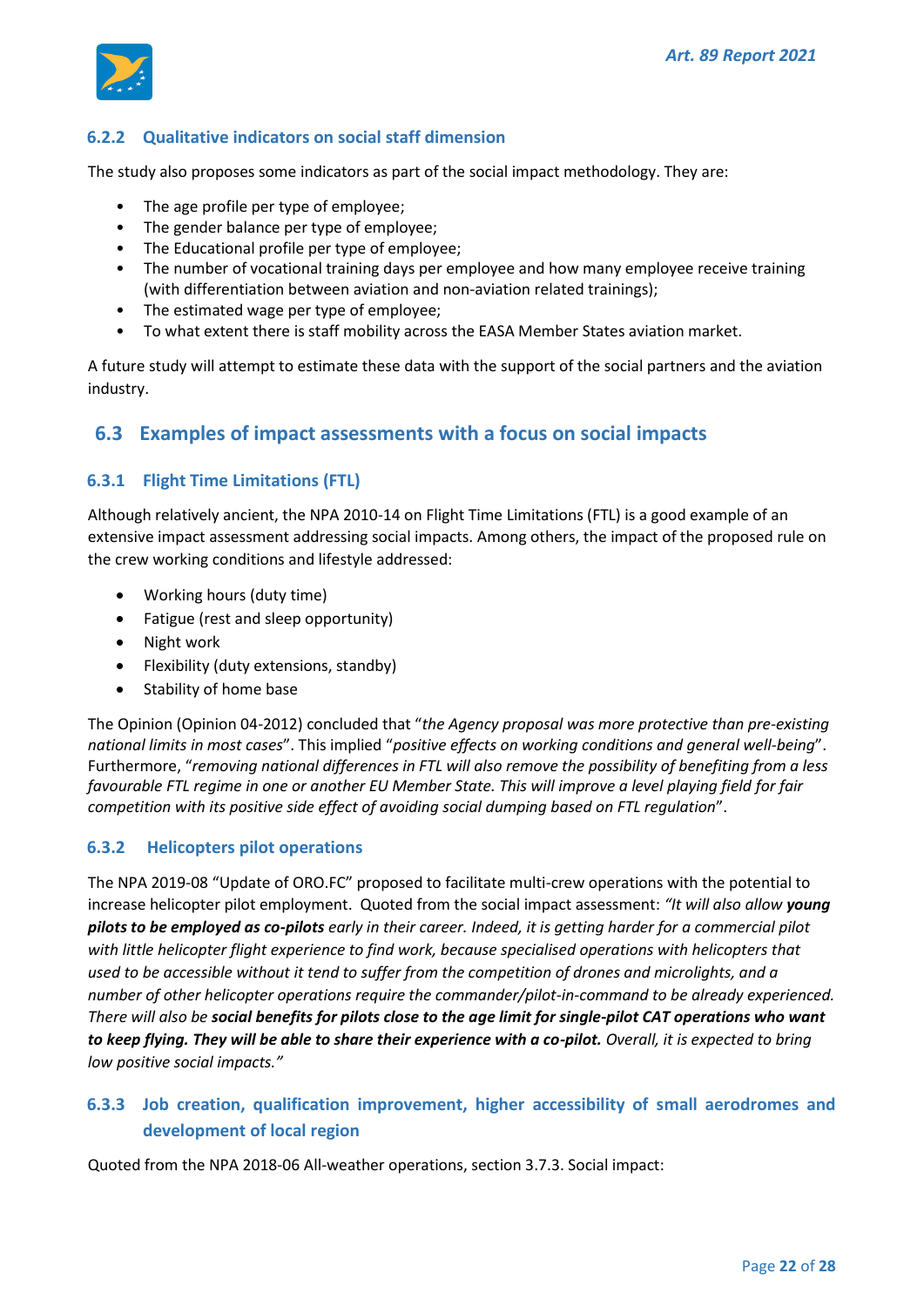

*"Pilots would be trained to use new technologies and could improve their qualifications and knowledge. High-level jobs could be created through research and development activities for new technologies undertaken by manufacturers. Should the new systems lead to an increase in efficiency for air operators*  and, as a consequence, an increase in business and flights, additional jobs could be created by the need for *additional pilots and flight crew".*

## <span id="page-22-0"></span>**7. EASA Involvement in EU Aviation Social Dialogue activities**

In the spirit of Art.89 (but also Art. 115) and more generally in consideration of the Agency holistic approach to safety management, the Agency considers that economic and safety issues should not be assessed/addressed in isolation. In order to implement this holistic approach, the Agency expressed the wish in 2018 to be involved in the EU Aviation Social Dialogue activities. This proposal was discussed on various occasion with Commission (DG-EMPL and DG-MOVE) representatives and EU Aviation Social Partners and received full support.

For the Agency, discussions held within social dialogue activities can feed its strategic thinking by giving more insight on the social and economic environment and developments.

Attending social dialogue can also provide the Agency more insight of the social and economic elements of impact assessments when developing rules in a given domain.

The following paragraph provides an account of a number of Social Dialogue activities in the aviation sector in which the Agency has been involved (but in which it is not in the lead) in the past 3 years.

#### <span id="page-22-1"></span>**7.1.1 EASA collaboration with ASPReT**

ASPReT is the ATM Social Partners Regulatory Task Force that discusses and expresses its opinions on strategic and social issues related to new EU regulations being developed. It is composed of representatives from the European Social Partners (ATCEUC, CANSO and ETF) for the ATM sector. ASPReT is holding 3 meetings per year.

One important aspect of the collaboration between ASPReT and the Agency was the development of the Agency Social impact Assessment methodology described in paragraph [6.2,](#page-20-0) to which ASPReT provided significant input.

#### <span id="page-22-2"></span>**7.1.2 ETF EASA Capacity Building**

EASA Capacity Building was a social dialogue project awarded by DG EMPL to ETF: it consisted of several meetings to increase ETF members knowledge and understanding of the EU regulatory process with a focus on EASA regulatory material impacting on EU aviation personnel.

EASA staff attended 2 meetings (Zagreb, 26 September 2018 and Dublin 19-20 November 2019) and presented the following topics:

- Performance Based Regulations
- Safety management Systems
- Social Impact Assessment methodology
- Just Culture
- Occurrence Reporting
- Stakeholders Advisory Bodies and Collaborative Groups
- Ground Handling regulatory developments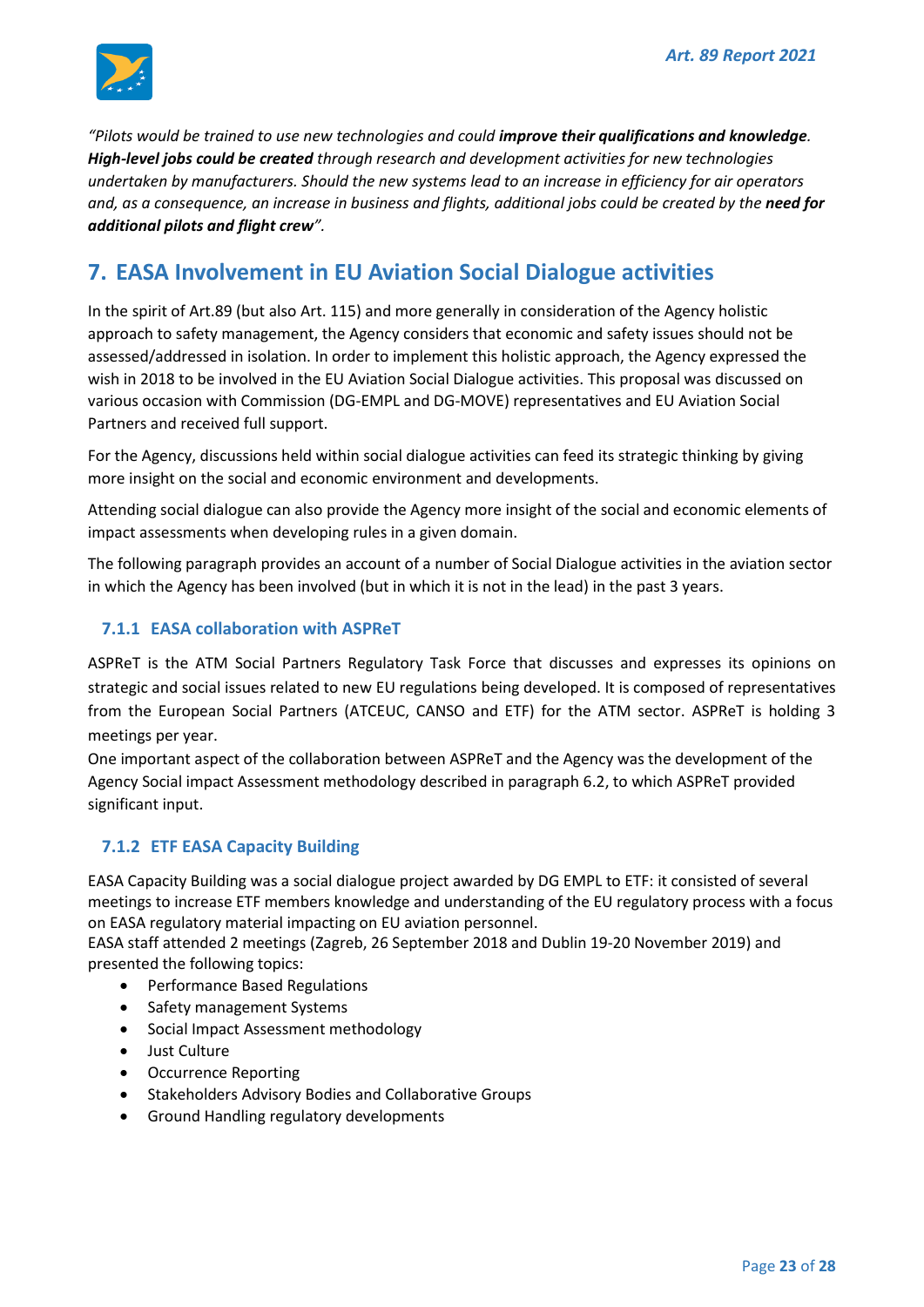

#### <span id="page-23-0"></span>**7.1.3 ATM Social Dialogue**

The Agency was invited to participate and give the keynote speech at a Conference in the field of social dialogue jointly organised by CANSO, ETF and ATCEUC on 2 and 3 October 2018 in Vienna. This was the conclusive Conference of an EC funded social dialogue project entitled "Reinforcement of Social Dialogue in the field of Air Traffic Management", jointly conducted by the ATM Social Partners (CANSO, ETF and ATCEUC). This project focused in particular on three main topics: change management, just culture and the social dimension of EASA rulemaking.

## <span id="page-23-1"></span>**8. EASA involvement in EC initiatives**

EASA has also been involved in some EC initiatives on social dialogue. So far the role of the Agency in those initiatives is more the one of an observer than a contributor. Still, this involvement is useful in terms of improving the Agency's knowledge on aviation socio-economic issues.

## <span id="page-23-2"></span>**8.1 ATCO Training and licensing – Human Dimension Roadmap**

The Human Dimension Roadmap is promoted by DG-MOVE (E3) with the support of ATM social partners. Its goal is to provide recommendations to maximise the benefits of digitalisation for ATM staff. In line with the ATM Master plan its time horizon is 2035.

The involvement of EASA will include 3 aspects:

- To make an inventory the national training practices and assess possible options for simplification.
- Set up an EASA expert group, to recommend the initiation of the necessary Rulemaking Task (RMT) in due time, concerning the evolutions of Reg. (EU) 2015/340.
- Provide ad-hoc expert support to the development of the Human Dimension Roadmap. This was notably materialised by the participation of 2 EASA experts in the First Workshop on the Roadmap of the Human Dimension of the SES on 5-6 February 2020 in Brussels

The objectives of this task will be given extra consideration from the socio-economic perspective as it may change the employment market by potentially shifting employment to after initial and rating training.

## <span id="page-23-3"></span>**8.2 EC expert group on social matters in relation to aircrews**

This expert group a subgroup under the existing Expert Group on Aviation Internal Market. It is one of the key deliverables of the Social report on aviation [COM\(2019\) 120 final](https://eur-lex.europa.eu/legal-content/EN/TXT/PDF/?uri=CELEX:52019DC0120&from=ES) which had been published in March 2019. Its aim is to bring together experts both from the aviation side and the employment/labour side of the national administrations to ensure cooperation and coordination on the implementation of EU legislation in relation to aircrews, to share information, and to exchange views on good practices and on how labour law rules may be better enforced in relation to aircrews in order to ensure fair working conditions and a level playing field.

The first ad hoc meeting of the expert group took place on 4 April 2019.

Three informative papers have been written so far on the following priority topics raised by the Member States:

- self-employment,
- enforcement of applicable law, and
- oversight.

EASA have been associated with the work since the beginning. The role of EASA in this activity is mainly to provide the EU aviation safety regulatory context where necessary. The Stakeholders had also been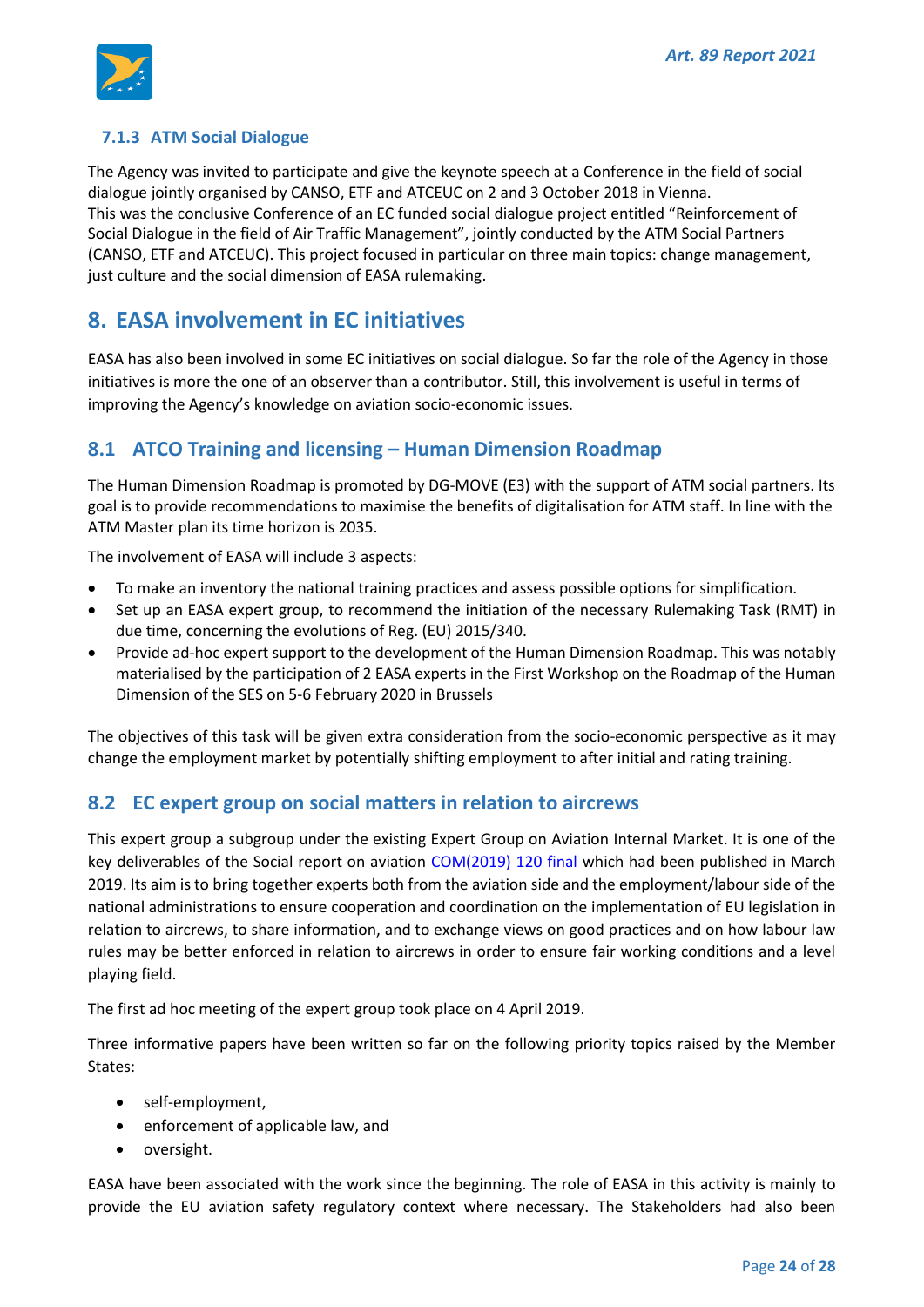

associated with the work as observers: they are asked to provide comments on the topics and to participate to some meetings.

There is an interface with activities in the remit of the Agency:

- "**Applicable law**" is linked to the concept of "Home Base" from Reg. 965/2012 (the "Air OPS" regulation, which includes also requirements addressing crew fatigue and FTL) which, in the FTL context was built mainly on safety considerations (see also paragrap[h 3.1.2\)](#page-7-3).
- On "**oversight**", in particular on the good practices in terms of cross-border oversight and cooperation between competent authorities in the EU there is a clear link with the aviation safety regulatory framework:
	- $\circ$  Article 62 of the Basic Regulation Certification, oversight and enforcement- deals with the cooperation on enforcement between the Commission, the Agency and the Member States
	- $\circ$  Article 72 of the Basic Regulation Information gathering, exchange and analysis deals with the requirement for the Commission, the Agency and the national competent authorities to exchange any information available to them in the context of the application of this Regulation and of the delegated and implementing acts adopted on the basis thereof, which is relevant to the other parties for the performance of their tasks under this Regulation. […]
	- $\circ$  The Air Operations Regulation (Regulation (EU) 965/2012) stipulates that each National Competent Authority shall establish procedures for participation in a mutual exchange of all necessary information and assistance with other competent authorities concerned, including on all findings raised and follow-up actions taken as a result of oversight of persons and organisations exercising activities in the territory of a Member State, but certified or authorised by or making declarations to the competent authority of another Member State.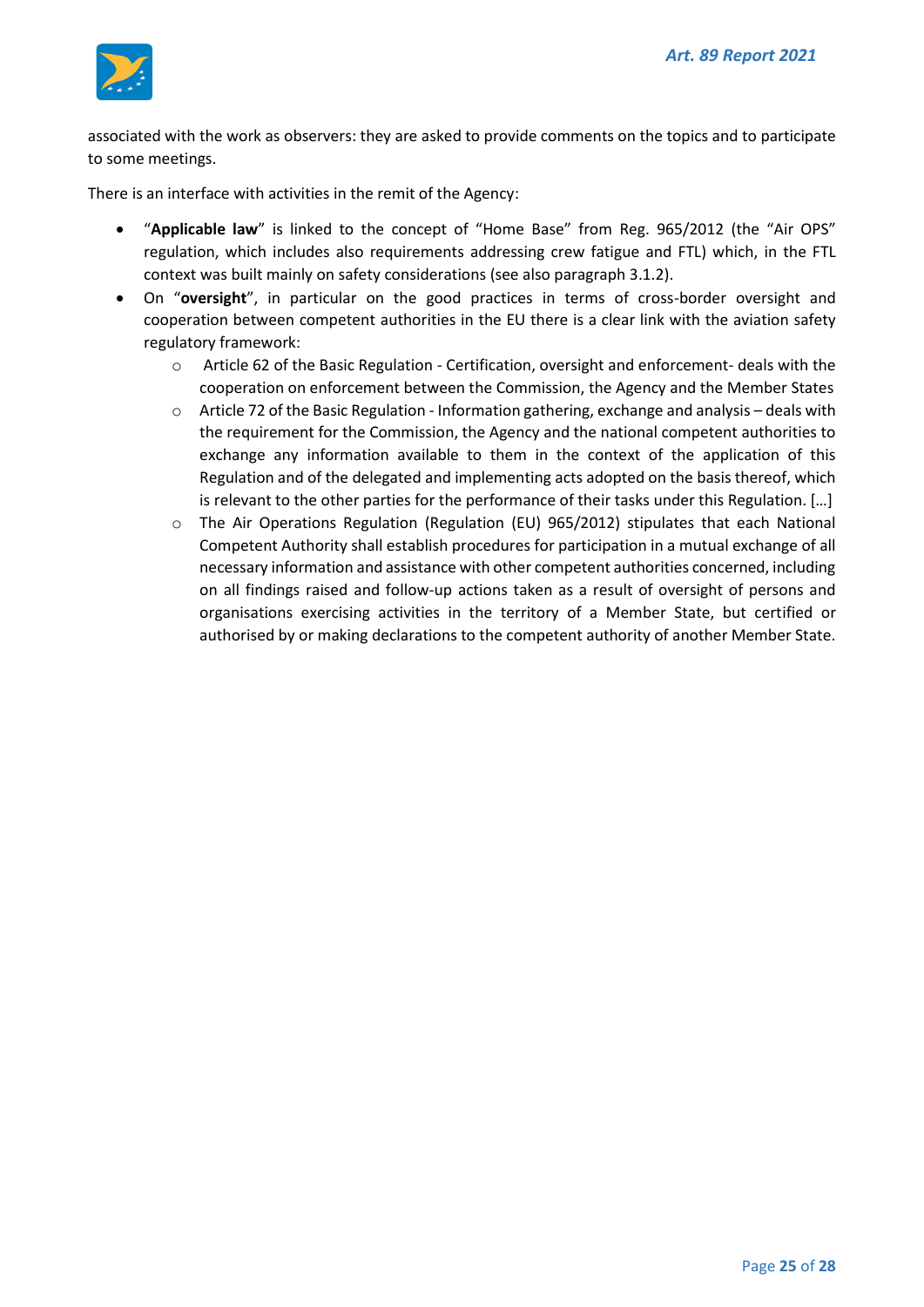

## <span id="page-25-0"></span>**9. Conclusions and next steps**

Art. 89 of regulation (EC) 2018/1139 formally requires the Agency to take into account interdependencies between socio-economic factors and civil aviation safety. However, socio-economic factors have been captured for years by the EU aviation safety system, including through systemic approaches such as Safety Management Systems (SMS) and Human Factors (HF). SMS are designed to capture low signals and emerging risks of any kind while HF address the impact of human performance and human behaviour, which can be affected by socio-economic factors, among others.

In recent years, the Agency actions and measures in the field of socio-economic factors have mainly focused on Work Conditions and Employment, Health and Lifestyle, and Education.

The review shows a strong focus on issues relating to pilots and (to a lesser extent) cabin crew, although it should be noted that significant work has been carried out in the area of Human Factors to address human performance related risks faced by Air Traffic Controllers and Aircraft Maintenance Engineers.

One of the main discussions on socio-economic factors is currently focused on employment and working conditions. Several EU-wide studies suggest that there may be concerns about the possible impact of these conditions on safety, in particular on safety culture and safety reporting (data for other safety critical workers is limited). However, these reports, and data used by the Agency, fail to establish a correlation between employment and working conditions, and safety levels. The absence of an established correlation could also be due to a lack of adequate data collection and lack of reporting from safety critical personnel but also to the fact that the current measures in place in the EU Aviation Safety System (SMS, HF, Safety Promotion, Just Culture, oversight by the competent Authority, etc.) already provide adequate mitigations.

Having reviewed the actions and measures taken by the Agency to address socio-economic factors in the past three years and beyond, the next step will consist in establishing priorities for the next three years and beyond. This will be done in the context of the EPAS programming cycle, where the full range of safety risks and possible mitigating measures are reviewed and assessed together.

It is indeed very important to assess socio-economic risks to aviation safety in a broader context in order to make sure that issues are given the right priority.

In this context, further actions to be discussed with Member States, Industry Stakeholders and Aviation Social Partners in the next EPAS cycle could include:

- Focussed oversight on the compliance with Regulation (EU) 376/2014 on the reporting, analysis and follow-up of occurrences in civil aviation, including the implementation of Just Culture.
- Open a research task to map the impact of socio-economic factors on safety in aviation for all safety critical personnel, including an assessment of the adequacy of the current data collection process to identify socio-economic risks.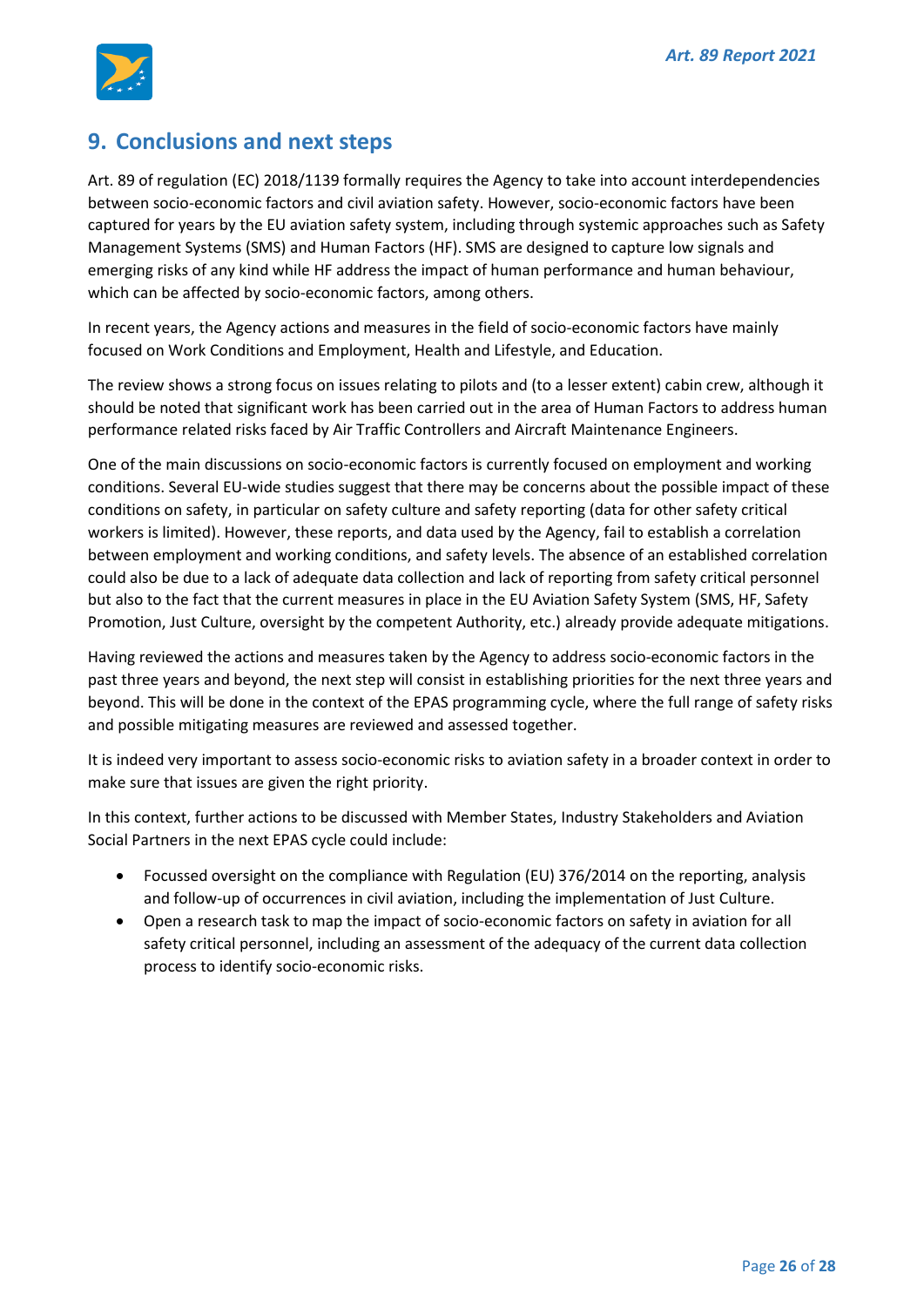

# <span id="page-26-0"></span>**Annex: Acronyms**

| A4D           | Airlines for Dialogue                                               |
|---------------|---------------------------------------------------------------------|
| ACI           | Airport Council International                                       |
| <b>ACP</b>    | <b>Airlines Coordination Platform</b>                               |
| <b>AIRE</b>   | Airlines International Representation in Europe                     |
| <b>AOC</b>    | Air Operator Certificate                                            |
| ASPReT        | ATM Social Partners Regulatory Task Force                           |
| <b>ATCEUC</b> | Air Traffic Controllers European Unions Coordination                |
| <b>ATCO</b>   | Air Traffic COntroler                                               |
| <b>ATSEP</b>  | Air Traffic Safety Electronic Personnel                             |
| <b>BEA</b>    | Bureau d'Enquête et d'Analyse pour la sécurité de l'aviation civile |
| <b>BIS</b>    | <b>Best Intervention Strategy</b>                                   |
| CANSO         | Civil Air Navigation Services Organisation                          |
| <b>CAT</b>    | <b>Commercial Air Transport</b>                                     |
| <b>CRM</b>    | Crew resource management                                            |
| EASA          | <b>European Union Aviation Safety Agency</b>                        |
| <b>ECA</b>    | <b>Euro Cockpit Association</b>                                     |
| EEA           | European Economic Area                                              |
| <b>EPAS</b>   | European Plan for Aviation Safety                                   |
| ERA           | European Regions Airline Association                                |
| <b>ETF</b>    | <b>European Transport Federation</b>                                |
| <b>FRM</b>    | Fatigue Risk management                                             |
| <b>FTL</b>    | <b>Flight Time Limitations</b>                                      |
| GH            | <b>Ground Handling</b>                                              |